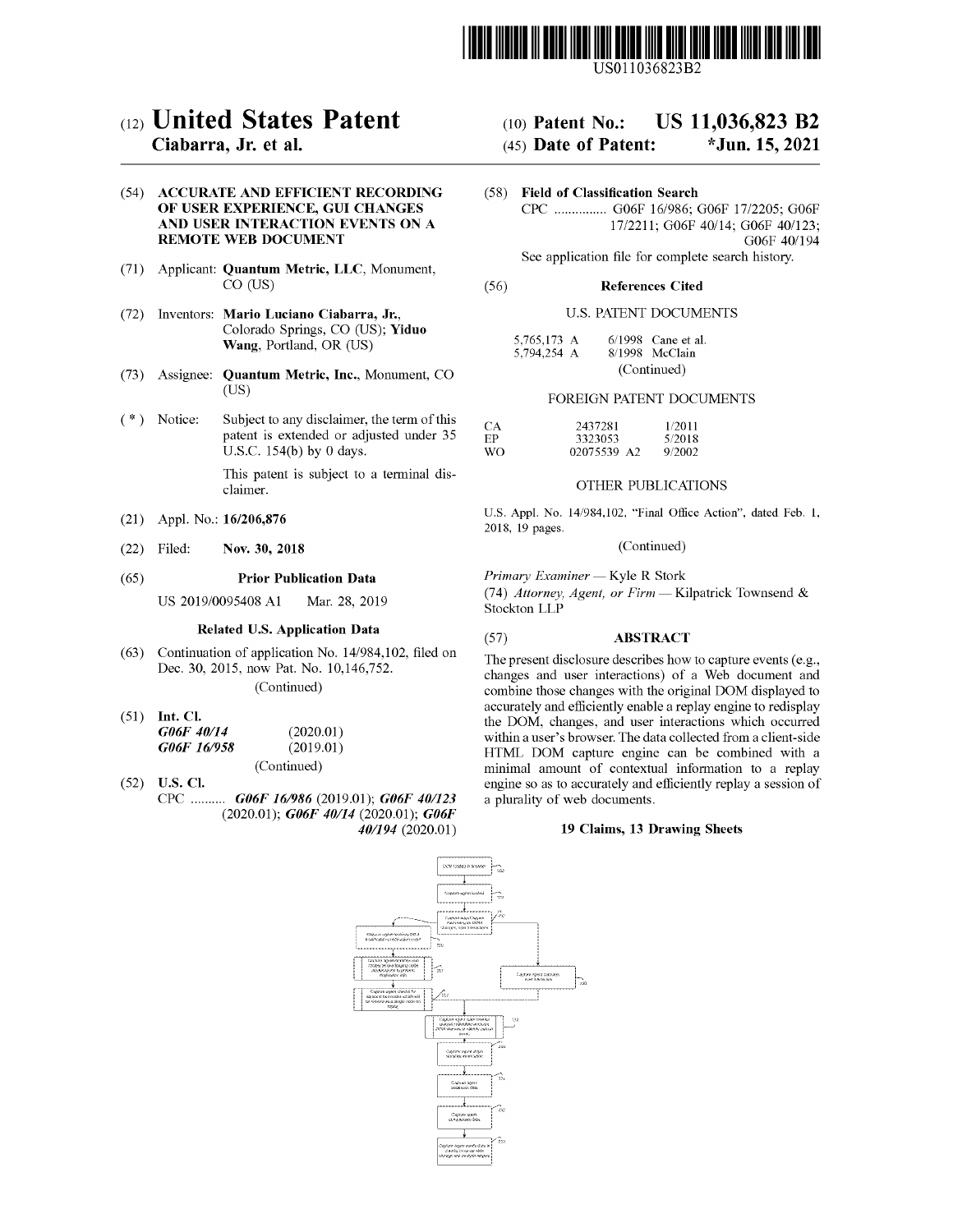### **Related U.S. Application Data**

- (60) Provisional application No. 62/098,951, filed on Dec. 31, 2014.
- (51) **Int. Cl.**

| G06F 40/123 | (2020.01) |
|-------------|-----------|
| G06F 40/194 | (2020.01) |

#### (56) **References Cited**

### U.S. PATENT DOCUMENTS

| 6,012,087 A                 |                | 1/2000           | Freivald et al.                |
|-----------------------------|----------------|------------------|--------------------------------|
| 7,269,784 B1                |                | 9/2007           | Kasriel et al.                 |
| 7,296,051 B1                |                | 11/2007          | Kasriel                        |
| 7,383,496 B2                |                | 6/2008           | Fukuda                         |
| 7,437,364 B1                |                | 10/2008          | Fredricksen et al.             |
| 7,523,191 B1                |                | 4/2009           | Thomas et al.                  |
| 7,565,423 B1                |                | 7/2009           | Fredricksen                    |
| 7,587,398 B1                |                | 9/2009           | Fredricksen et al.             |
| 7,640,262 B1                |                | 12/2009          | Beaverson et al.               |
| 7,657,517 B2                |                | 2/2010           | Brown et al.                   |
| 7,668,880 B1                |                | 2/2010           | Carroll                        |
| 7,734,826 B2                |                | 6/2010           | Brown et al.                   |
| 7,765,274 B2                |                | 7/2010           | Kasriel et al.                 |
| 7,844,580 B2                |                | 11/2010          | Srivastava et al.              |
| 7,941,525 B1                |                | 5/2011           | Yavilevich                     |
| 7,979,413 B2                |                | 7/2011           | Krishnamurthy et al.           |
| 8,112,496 B2                |                | 2/2012           | Manasse et al.                 |
| 8,224,964 B1                |                | 7/2012           | Fredrickson et al.             |
| 8,230,510 B1                |                | 7/2012           | Yang et al.                    |
| 8,266,245 B1                |                | 9/2012           | Saviano et al.                 |
| 8,381,302 B1                |                | 2/2013           | Kennedy et al.                 |
| 8,423,616 B2                |                | 4/2013           | Pouzin et al.                  |
| 8,595,187 B1                |                | 11/2013          | Mclennan et al.                |
| 8,661,428 B2                |                | 2/2014           | Clark                          |
| 8,826,033 B1                |                | 9/2014           | Krishnaprasad et al.           |
| 8,868,533 B2                |                | 10/2014          | Powell et al.                  |
| 8,914,324 B1                |                | 12/2014          | Guo et al.                     |
| 8,959,332 B2                |                | 2/2015           | Augenstein et al.              |
| 9,112,826 B2                |                | 8/2015           | Gero                           |
| 9,153,239 B1                |                | 10/2015          | Postelnicu et al.              |
| 9,471,285 B1                |                | 10/2016          | Koohgoli et al.                |
| 9,508,081 B2                |                | 11/2016          | Yavilevich                     |
| 9,633,062 B1                |                | 4/2017           | Vollmer                        |
| 9,684,668 B1                |                | 6/2017           | Guo                            |
| 9,792,365 B2                |                | 10/2017          | Yavilevich                     |
| 9,917,894 B2                |                | 3/2018           | Tripathy et al.                |
| 9,946,724 B1                |                | 4/2018           | Ghosh et al.                   |
| 9,959,577 B1                |                | 5/2018           | Mori                           |
| 9,971,940 B1                |                | 5/2018           | Sbaiz et al.                   |
| 10,063,645 B2               |                | 8/2018           | Yavilevich et al.              |
| 10,079,737                  | B <sub>2</sub> | 9/2018           | Schlesinger et al.             |
| 10,146,752 B2               |                | 12/2018          | Ciabarra, Jr. et al.           |
| 10,318,592 B2               |                | 6/2019<br>3/2020 | Ciabarra, Jr. et al.           |
| 10,599,753 B1<br>10,691,877 | B1             | 6/2020           | Eisner et al.<br>Eisner et al. |
| 2002/0013825                | Al             | 1/2002           | Freivald et al.                |
| 2002/0138511                | A1             | 9/2002           | Psounis et al.                 |
| 2002/0174180                | Al             | 11/2002          | Brown et al.                   |
| 2003/0046260                | Al             | 3/2003           | Satyanarayanan et al.          |
| 2003/0172066                | Al             | 9/2003           | Cooper et al.                  |
| 2003/0200207                | A1             | 10/2003          | Dickinson                      |
| 2004/0025171 A1*            |                | 2/2004           | Barinov  G06F 9/4488           |
|                             |                |                  | 719/318                        |
| 2004/0162885 A1             |                |                  | 8/2004 Garg et al.             |
| 2004/0243936 A1             |                | 12/2004          | Fukuda                         |
| 2004/0249793                | Al             | 12/2004          | Both                           |
| 2004/0267726                | Al             | 12/2004          | Beynon et al.                  |
| 2005/0066037                | $A1*$          | 3/2005           |                                |
|                             |                |                  | 709/227                        |
| 2005/0203851                | Al             | 9/2005           | King et al.                    |
| 2005/0262167                | A1             | 11/2005          | Teodosiu et al.                |
| 2005/0273592                | Al             | 12/2005          | Pryor et al.                   |
| 2005/0283500                | A1             | 12/2005          | Eshghi et al.                  |
| 2006/0112150 A1             |                | 5/2006           | Brown et al.                   |
| 2007/0130188 A1             |                | 6/2007           | Moon et al.                    |
|                             |                |                  |                                |

| 2007/0226510                    | Al    | 9/2007           | Iglesia et al.                      |
|---------------------------------|-------|------------------|-------------------------------------|
| 2007/0288533                    | Al    | 12/2007          | Srivastava et al.                   |
| 2008/0033913                    | Al    | 2/2008           | Winburn                             |
|                                 |       |                  |                                     |
| 2008/0091845                    | Al    | 4/2008           | Mills et al.                        |
| 2008/0208979                    | Al    | 8/2008           | Vishwanath et al.                   |
| 2008/0235200                    | Al    | 9/2008           | Washington et al.                   |
|                                 |       |                  |                                     |
| 2008/0243898                    | Al    | 10/2008          | Gormish et al.                      |
| 2008/0243992                    | Al    | 10/2008          | Jardetzky et al.                    |
| 2008/0270436                    | Al    | 10/2008          | Fineberg et al.                     |
|                                 |       |                  |                                     |
| 2009/0012984                    | Al    | 1/2009           | Ravid et al.                        |
| 2009/0013414                    | Al    | 1/2009           | Washington et al.                   |
| 2009/0177959                    | $A1*$ | 7/2009           | Chakrabarti  G06F 17/2229           |
|                                 |       |                  |                                     |
|                                 |       |                  | 715/234                             |
| 2009/0196296                    | Al    | 8/2009           | Vachuska                            |
| 2009/0228680                    | A1    | 9/2009           | Reddy et al.                        |
|                                 |       |                  |                                     |
| 2009/0248793                    | Al    | 10/2009          | Jacobsson et al.                    |
| 2009/0271779                    | Al    | 10/2009          | Clark                               |
| 2009/0299994                    | A1    | 12/2009          | Krishnamurthy et al.                |
| 2010/0088551                    | Al    | 4/2010           | Berkner et al.                      |
|                                 |       |                  |                                     |
| 2010/0222902                    | $Al*$ | 9/2010           | Eldridge<br>G05B 15/02              |
|                                 |       |                  | 700/87                              |
| 2011/0066628                    | Al    | 3/2011           | Jayaraman et al.                    |
|                                 |       |                  |                                     |
| 2011/0119327                    | Al    | 5/2011           | Masuda                              |
| 2011/0252100                    | A1    | 10/2011          | Raciborski et al.                   |
| 2011/0252305                    | Al    | 10/2011          | Tschäni et al.                      |
| 2011/0314070                    |       |                  |                                     |
|                                 | Al    | 12/2011          | Brown et al.                        |
| 2011/0320880                    | A1    | 12/2011          | Wenig et al.                        |
| 2012/0016882                    | Al    | 1/2012           | Tofano                              |
| 2012/0060082                    | Al    | 3/2012           | Edala et al.                        |
|                                 |       |                  |                                     |
| 2012/0084333                    | A1    | 4/2012           | Huang et al.                        |
| 2013/0013618                    | Al    | 1/2013           | Heller et al.                       |
| 2013/0013859                    | Al    | 1/2013           | Zhu et al.                          |
| 2013/0031056                    | Al    | 1/2013           | Srivastava et al.                   |
| 2013/0124472                    | Al    | 5/2013           | Srivastava et al.                   |
|                                 |       |                  |                                     |
| 2013/0138620                    | Al    | 5/2013           | Yakushev et al.                     |
| 2013/0138775                    | Al    | 5/2013           | Shah                                |
| 2013/0185387                    | Al    | 7/2013           | Gero                                |
| 2013/0188926                    | Al    | 7/2013           | Rajagopalan                         |
|                                 |       |                  |                                     |
| 2013/0232187                    | Al    | 9/2013           | Workman et al.                      |
| 2013/0238730                    | Al    | 9/2013           | Nir et al.                          |
| 2013/0262567                    | A1    | 10/2013          | Walker et al.                       |
| 2013/0275479                    | Al    | 10/2013          | Thadikaran et al.                   |
| 2013/0346374                    | Al    | 12/2013          | Wolf et al.                         |
|                                 |       |                  |                                     |
| 2014/0032513                    | Al    | 1/2014           | Gaither                             |
| 2014/0074783                    | Al    | 3/2014           | Alsina et al.                       |
| 2014/0181034                    | Al    | 6/2014           | Harrison et al.                     |
| 2014/0259157                    | A1    | 9/2014           | Toma et al.                         |
|                                 |       |                  |                                     |
| 2014/0358938                    | Al    | 12/2014          | Billmaier et al.                    |
| 2014/0379823                    | Al    | 12/2014          | Wilsher et al.                      |
| 2015/0033120                    | A1    | 1/2015           | Cooke et al.                        |
| 2015/0067031                    | Al    | 3/2015           | Acharya et al.                      |
| 2015/0134669                    | $A1*$ | 5/2015           |                                     |
|                                 |       |                  |                                     |
|                                 |       |                  | Harris  G06F 16/81                  |
|                                 |       |                  | 707/741                             |
| 2015/0142756 A1                 |       | 5/2015           | Watkins et al.                      |
|                                 |       |                  |                                     |
| 2015/0181269                    | Al    | 6/2015           | McMillan                            |
| 2015/0207837                    | $A1*$ | 7/2015           | Guerrera  H04L 65/60                |
|                                 |       |                  | 709/203                             |
| 2015/0261653                    | A1    | 9/2015           | Lachambre et al.                    |
|                                 |       |                  |                                     |
| 2015/0286511                    | $A1*$ | 10/2015          | Mickens  G06F 9/544                 |
|                                 |       |                  | 719/320                             |
| 2015/0356116                    | Al    | 12/2015          | Lin et al.                          |
|                                 |       |                  |                                     |
| 2016/0055196                    | Al    | 2/2016           | Collins et al.                      |
| 2016/0188411                    | Al    | 6/2016           | Bortnikov et al.                    |
| 2016/0188548                    | Al    | 6/2016           | Ciabarra, Jr. et al.                |
|                                 | Al    |                  |                                     |
| 2016/0205221                    |       | 7/2016           | Gero                                |
| 2016/0308941                    | A1    | 10/2016          | Cooley                              |
| 2016/0320945                    | A1    | 11/2016          | Brunn et al.                        |
| 2017/0011049                    | A1    |                  | Venkatesh et al.                    |
|                                 |       | 1/2017           |                                     |
| 2017/0017650<br>2017/0192876 A1 | Al    | 1/2017<br>7/2017 | Ciabarra et al.<br>Lachambre et al. |

### OTHER PUBLICATIONS

U.S. Appl. No. 14/984,102, "Non-Final Office Action", dated Aug. 14, 2017, 18 pages. U.S. Appl. No. 14/984,102, "Notice of Allowance", dated Jul. 31, 2018, 5 pages.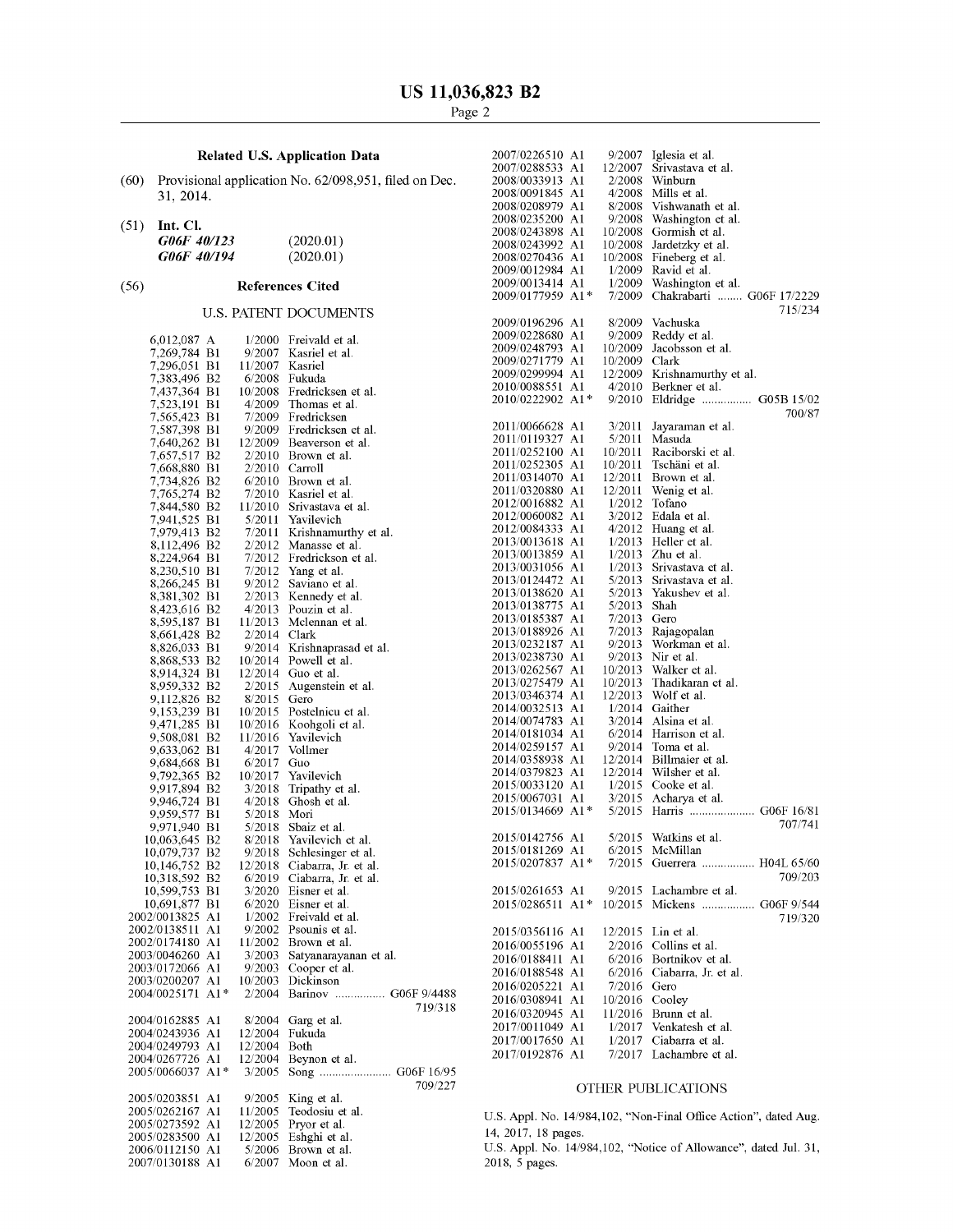### (56) **References Cited**

### OTHER PUBLICATIONS

U.S. Appl. No. 15/212,569, "Non-Final Office Action", dated May 23, 2018, 37 pages.

U.S. Appl. No. 15/212,569, "Notice of Allowance", dated Jan. 30, 2019, 23 pages.

European International Application No. EP16825308.6, "Extended European Search Report", dated Jun. 4, 2018, 11 pages.

Fu et al., "Application-Aware Client-Side Data Reduction and Encryption of Personal Data in Cloud Backup Services", Journal of Computer Science and Technology, vol. 28, Issue 6, Nov. 2013, pp. 1012-1024.

Liu et al., "Admad: Application-Driven Metadata Aware Deduplication Archival Storage System", Storage Network Architecture and Parallel I/Os,, Sep. 2008, pp. 29-35.

Lo et al., "Imagen: Runtime Migration of Browser Sessions for JavaScript Web Applications", World Wide Web. International World Wide Web Conferences Steering Committee. Republic and Canton of Geneva Switzerland, May 13, 2013, pp. 815-826.

Mogul et al., "Potential Benefits of Delta Encoding and Data Compression for HTTP", Proceedings of the 1997 ACM SIGCOMM Conference, Sep. 1997, pp. 181-194.

PCT/US2016/042776, "International Search Report and Written Opinion", dated Sep. 22, 2016, 14 pages.

Savant et al., "Server-Friendly Delta Compression for Efficient Web Access", Proceedings of the International Workshop on Web Content Caching and Distribution, Sep. 2003, pp. 303-322.

Tridgell et al., "Efficient Algorithms for Sorting and Synchronization," Thesis at the Australian National University, Feb. 1999, 115 pages.

U.S. Appl. No. 16/410,342, "Non-Final Office Action", dated Mar. 17, 2021, 36 pages.

\* cited by examiner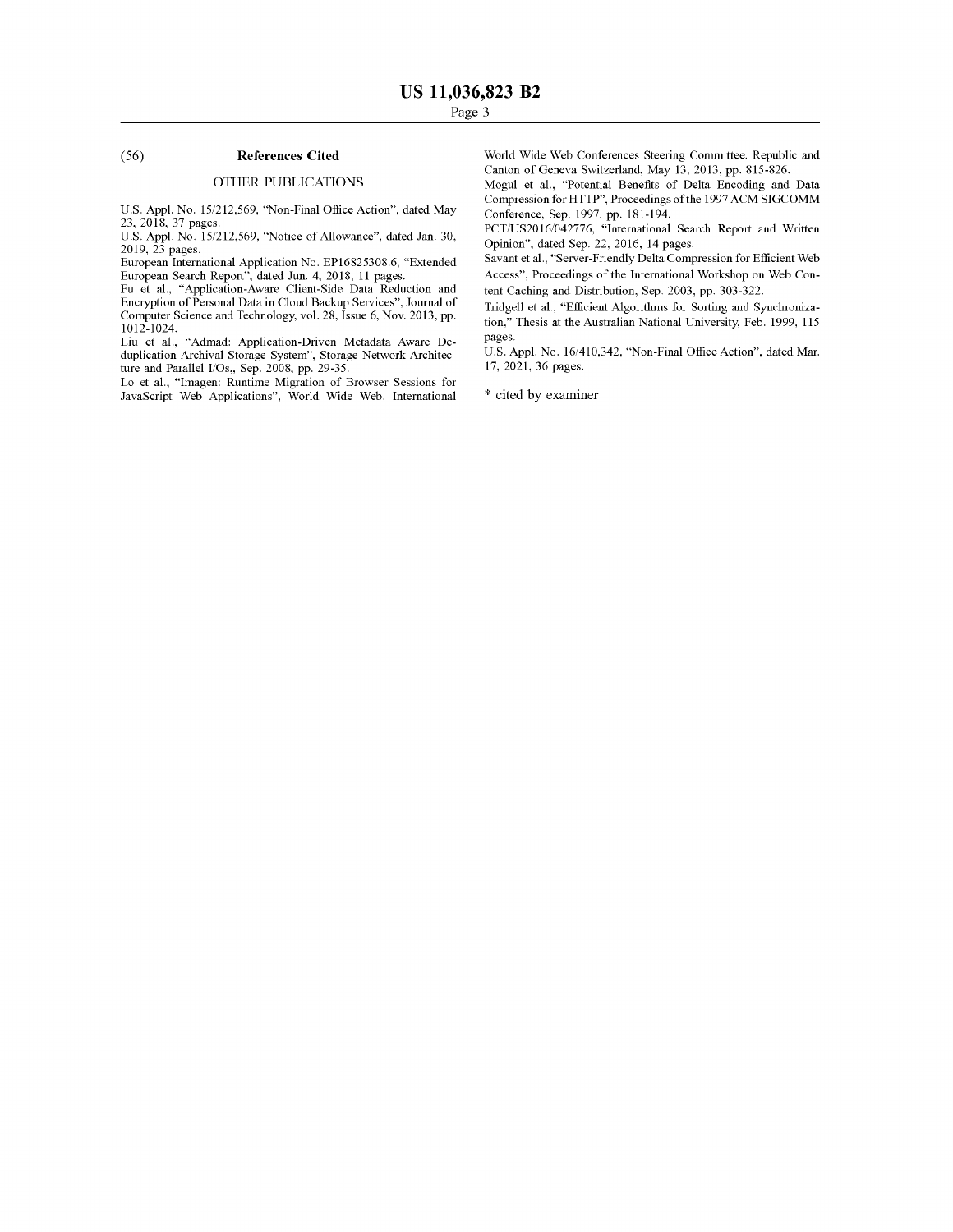

**FIG. 1**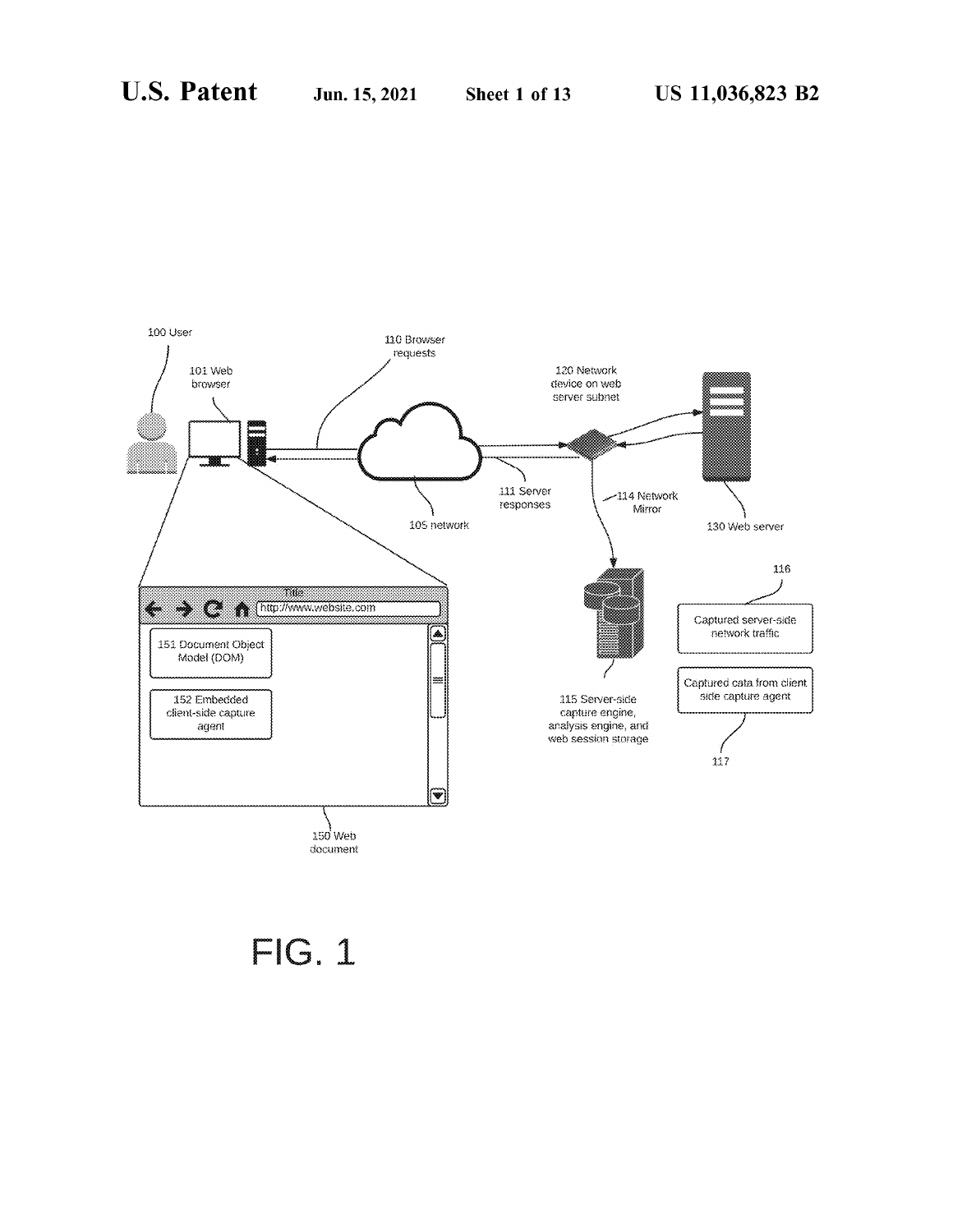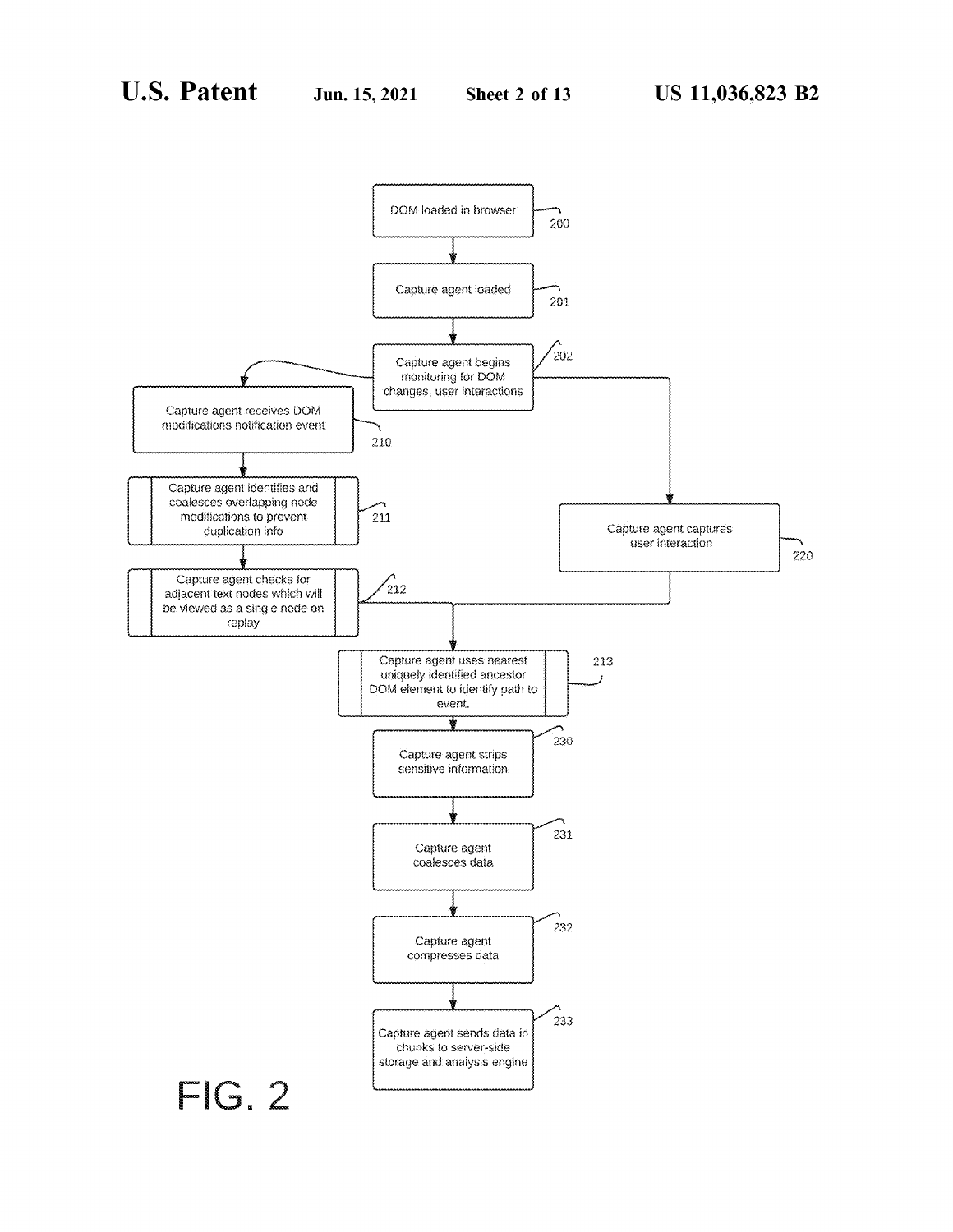

# **FIG. 3A**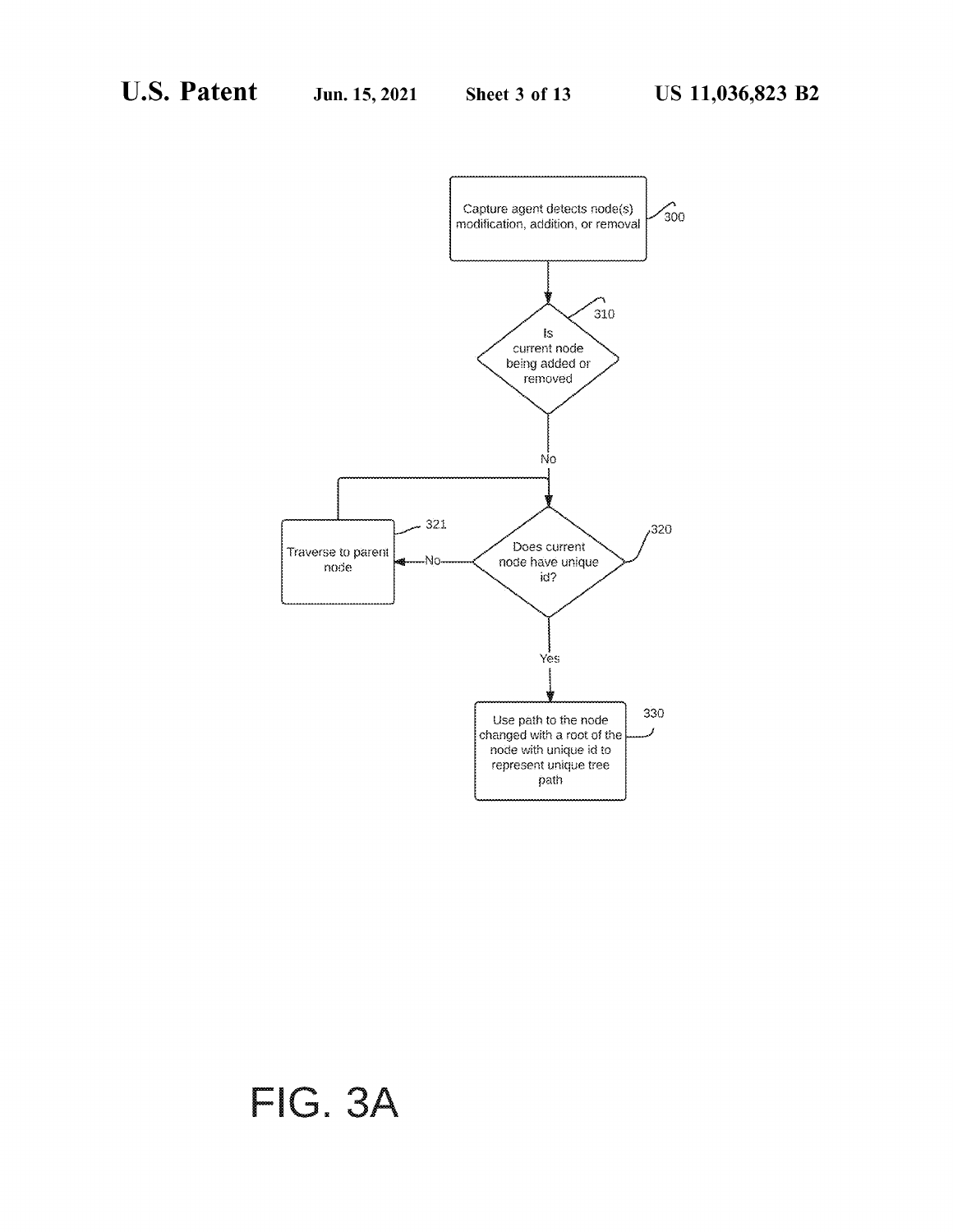

# **FIG. 3B**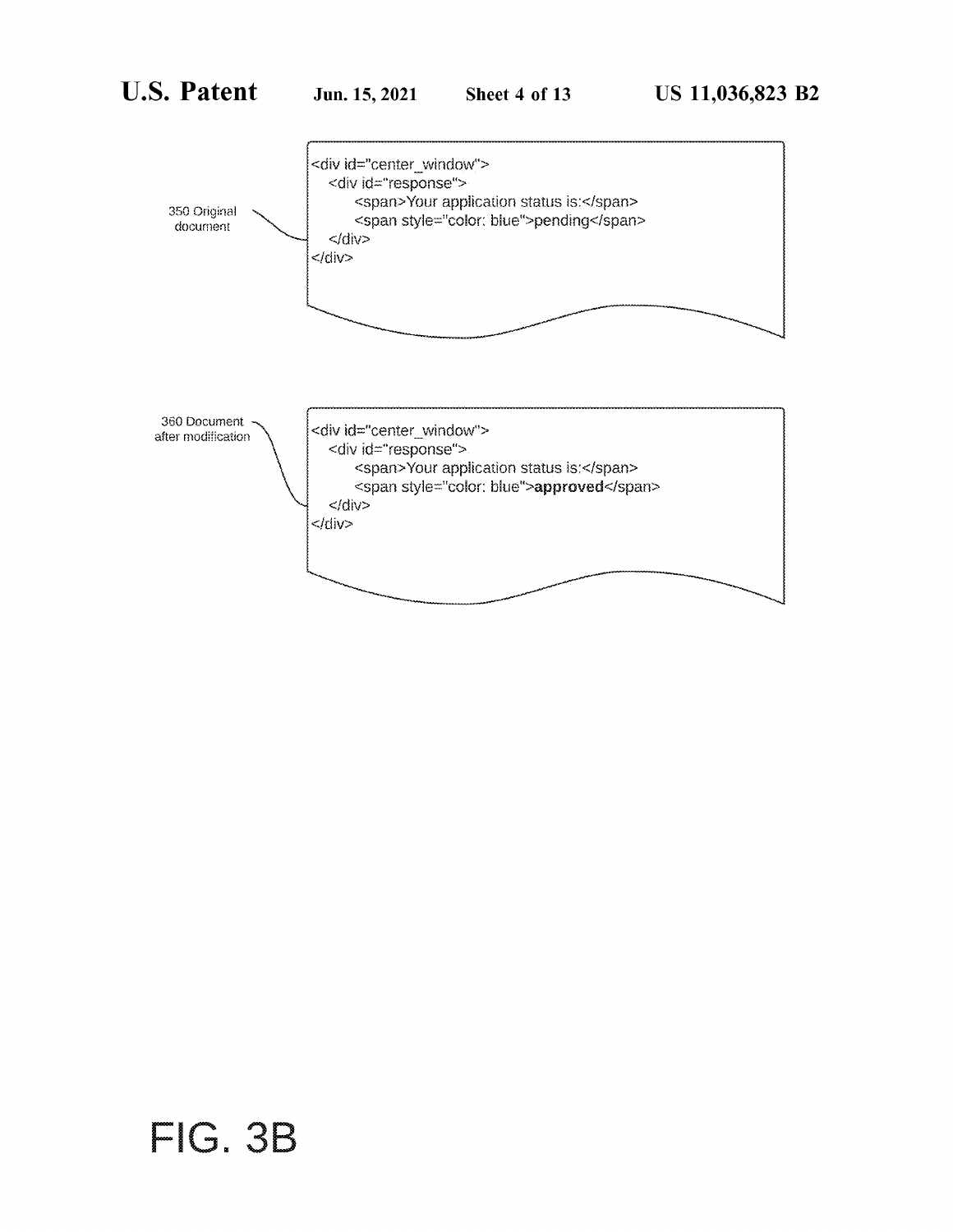

## FIG. 4A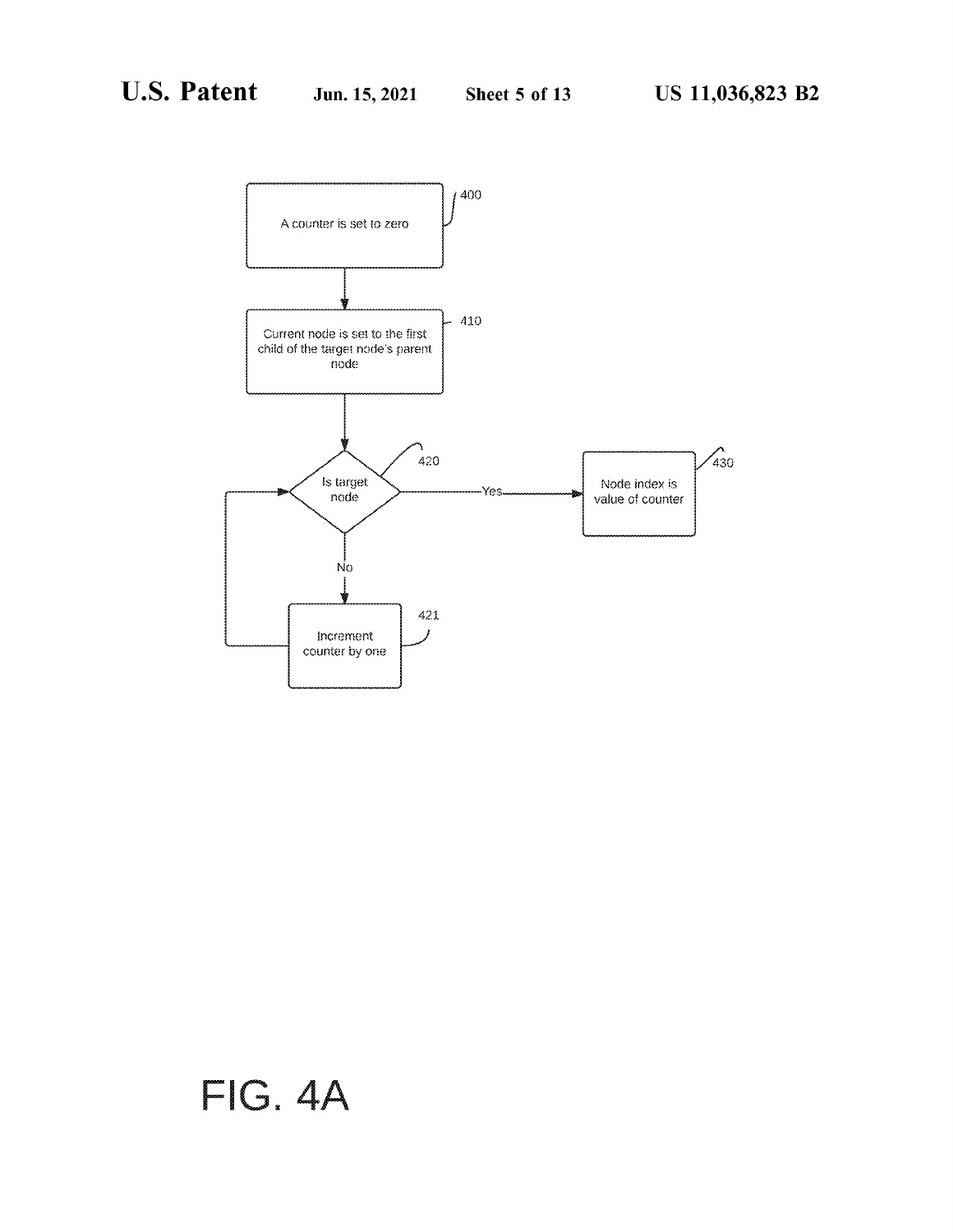

## **FIG. 4B**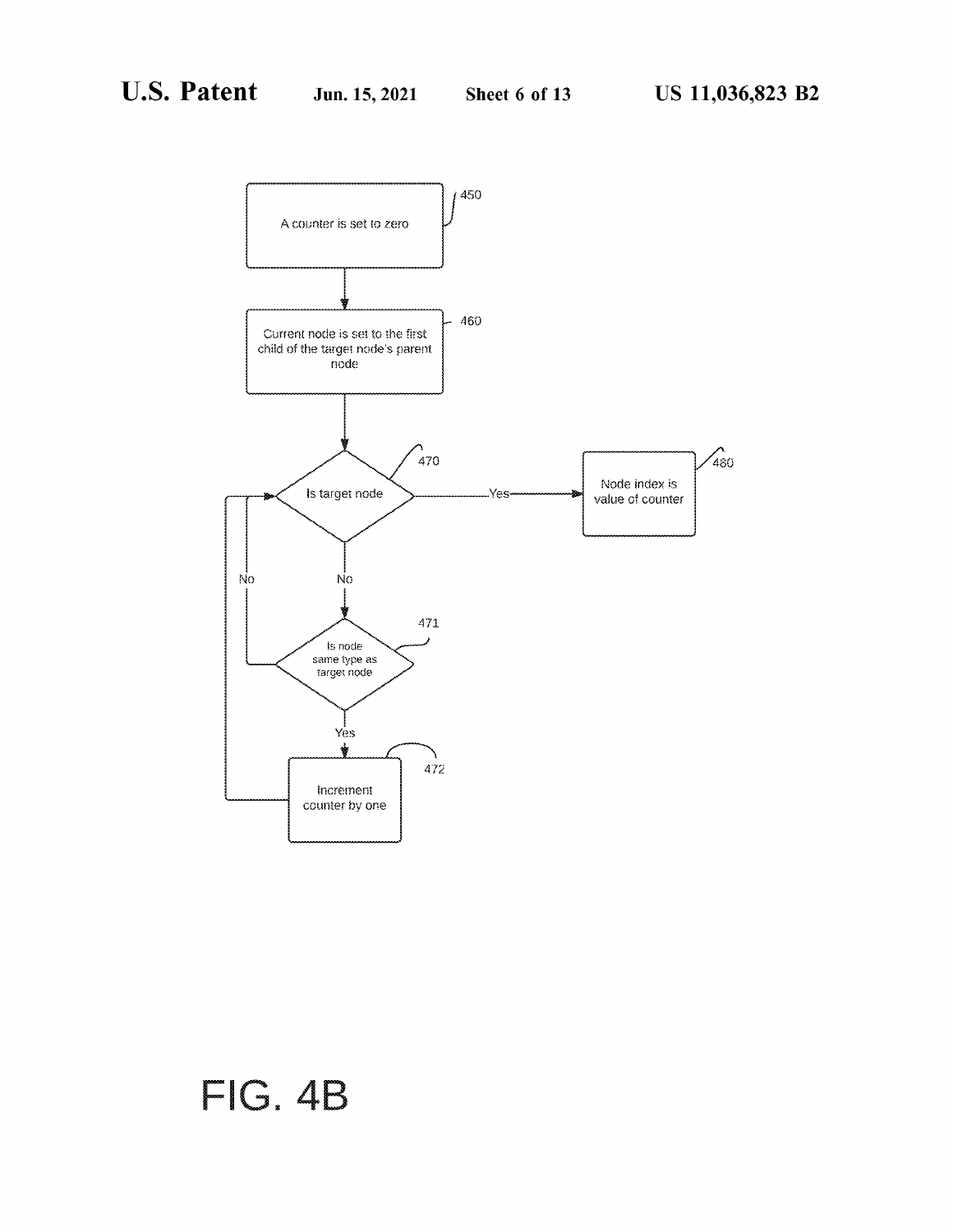

# **FIG. SA**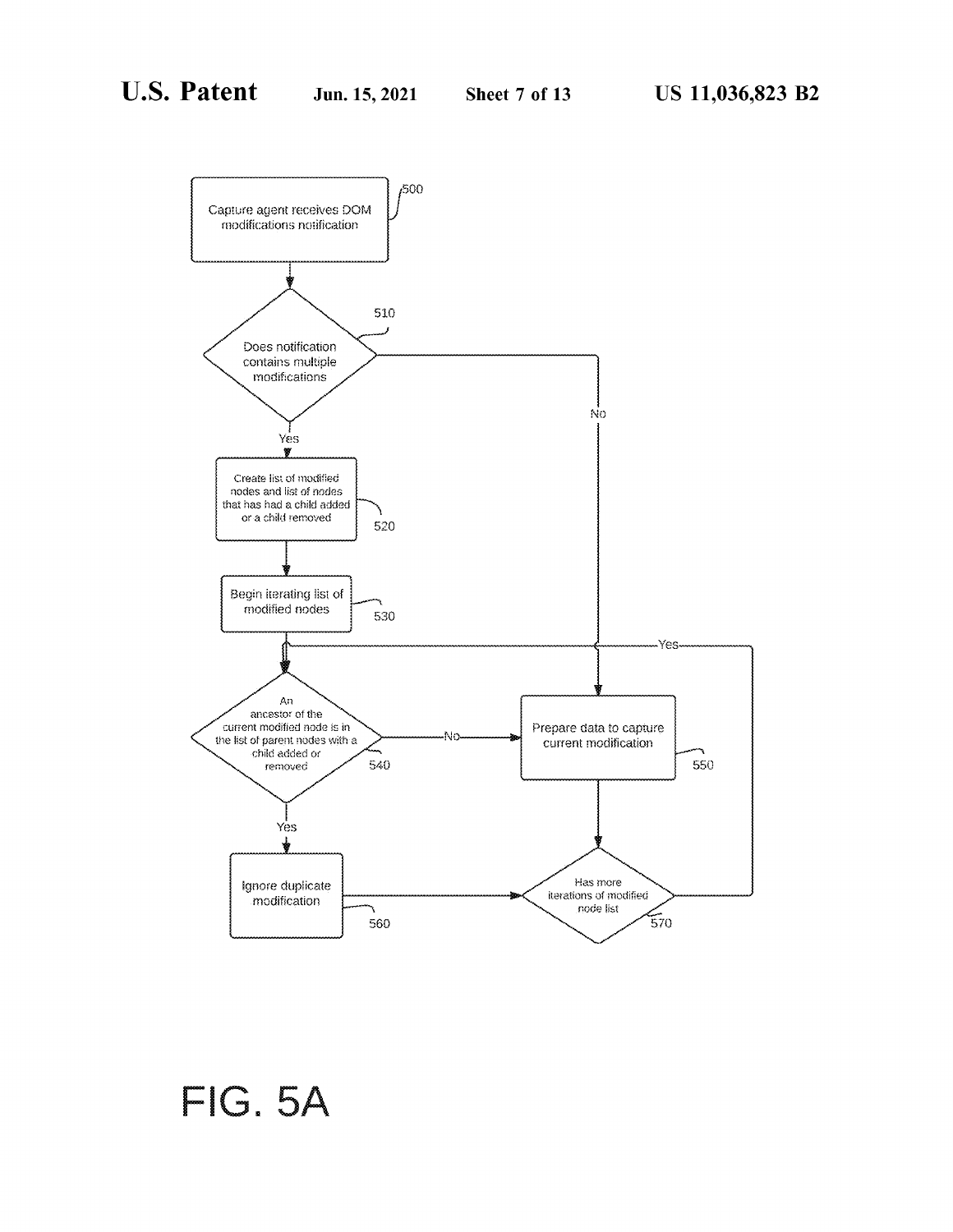

# **FIG. 5B**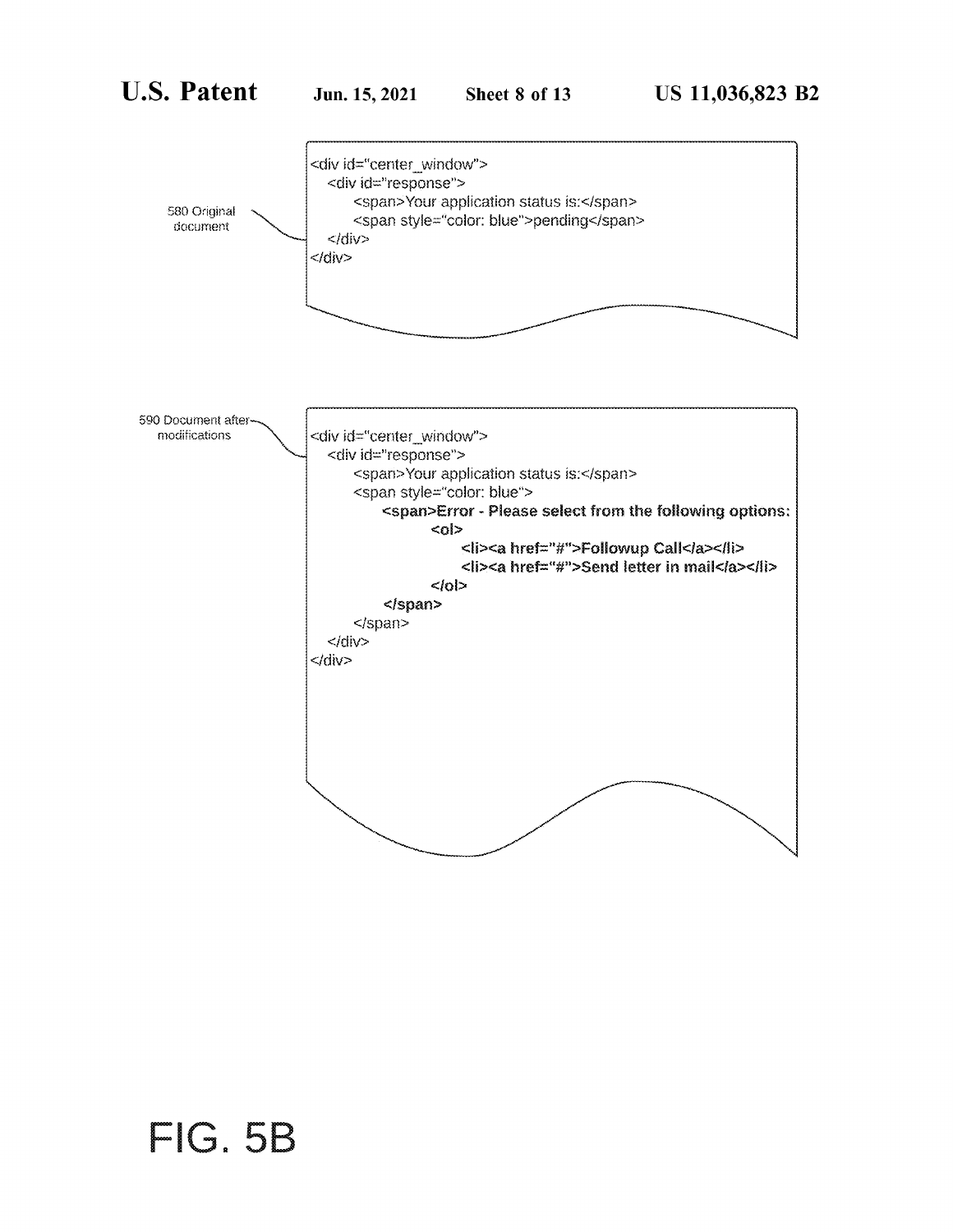

**FIG. 6A**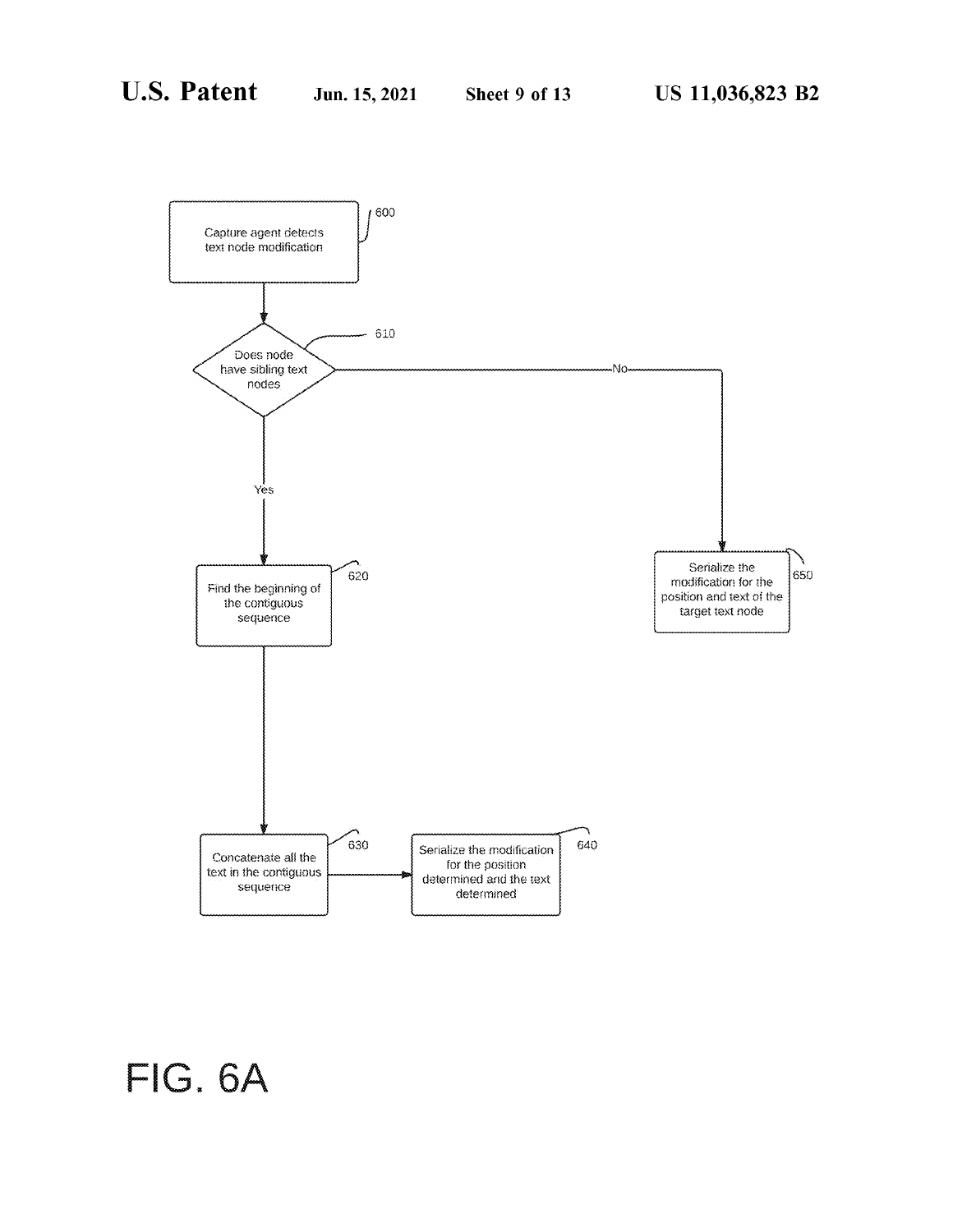

## **FIG. 6B**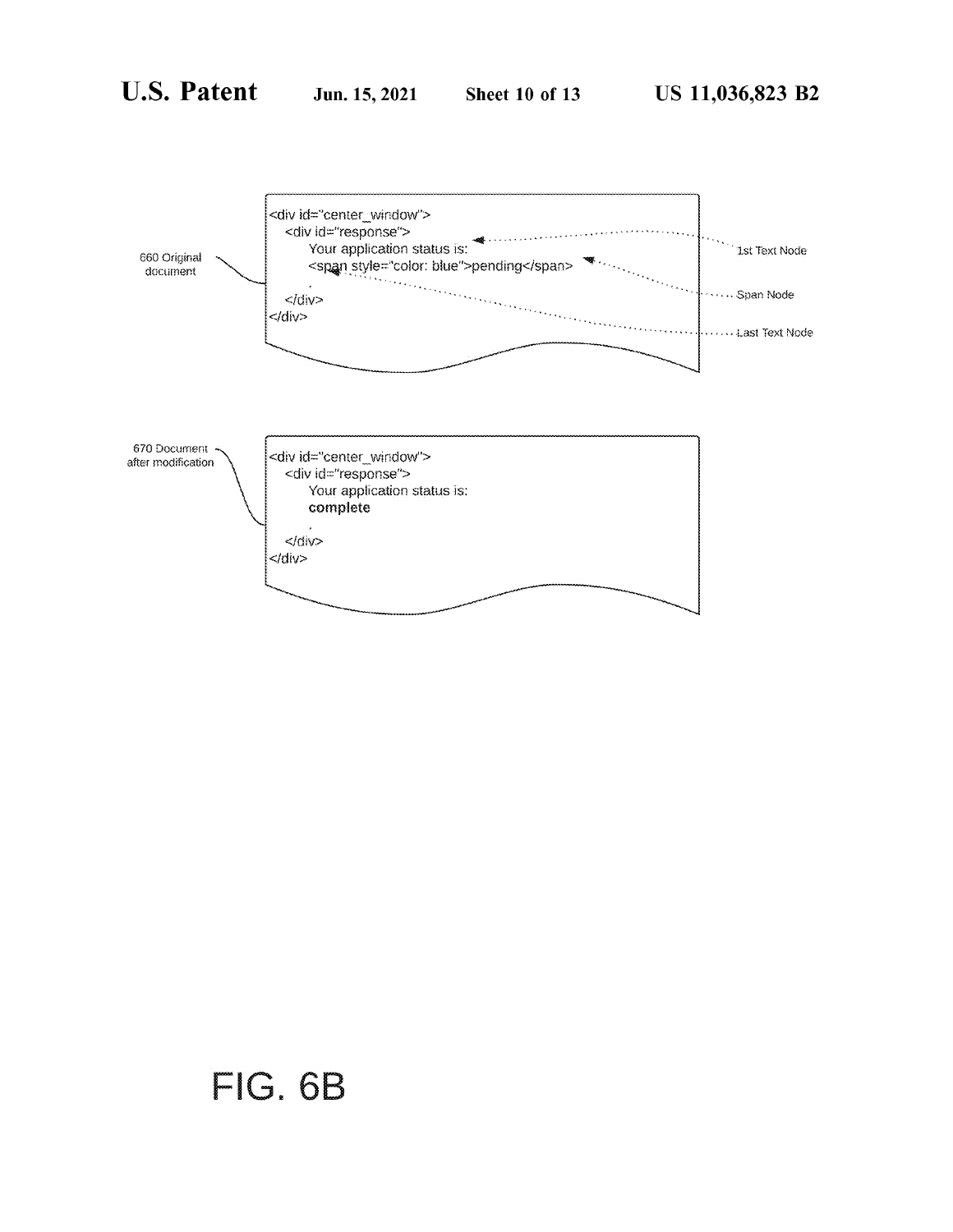

# **FIG. 7**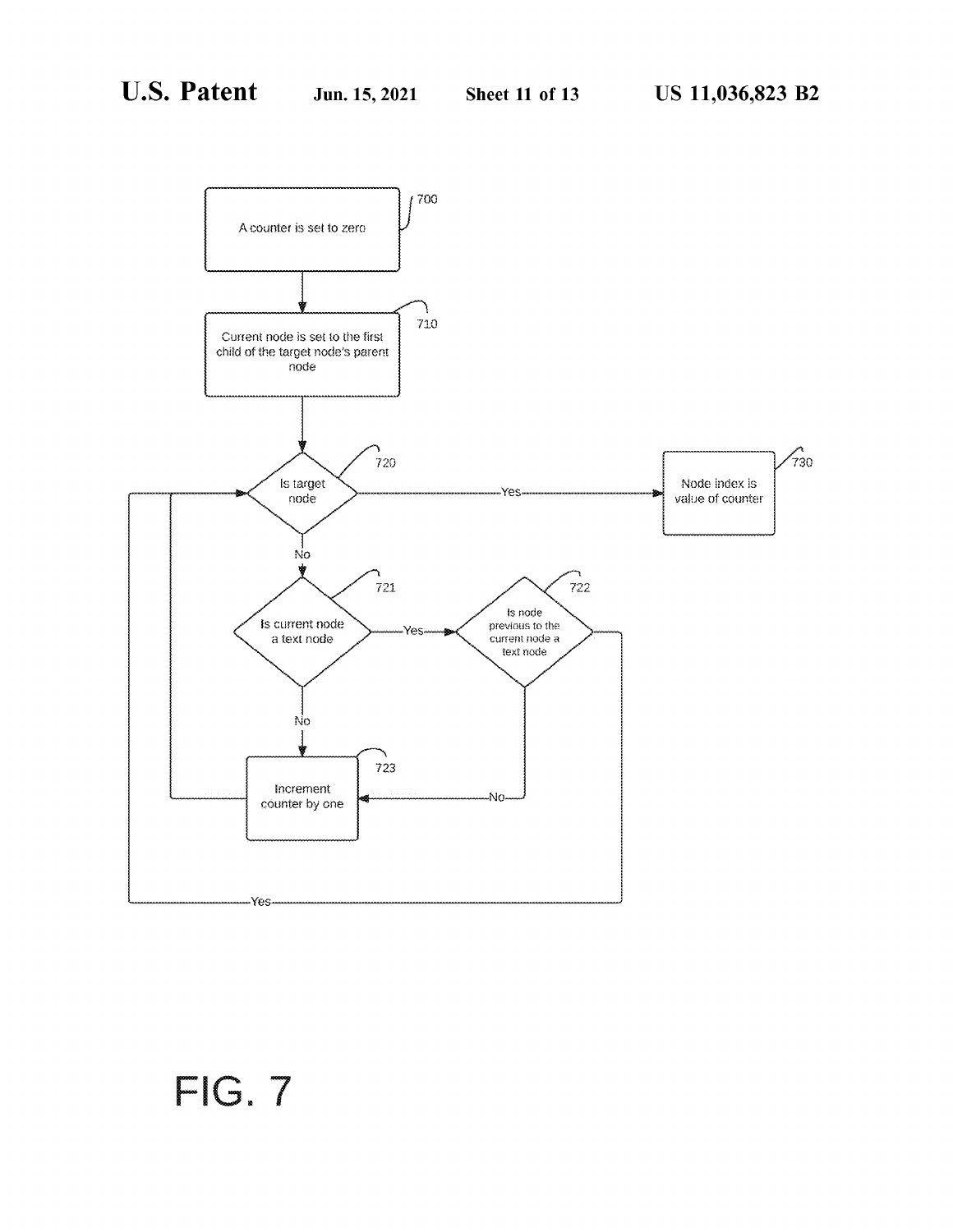

**FIG. 8**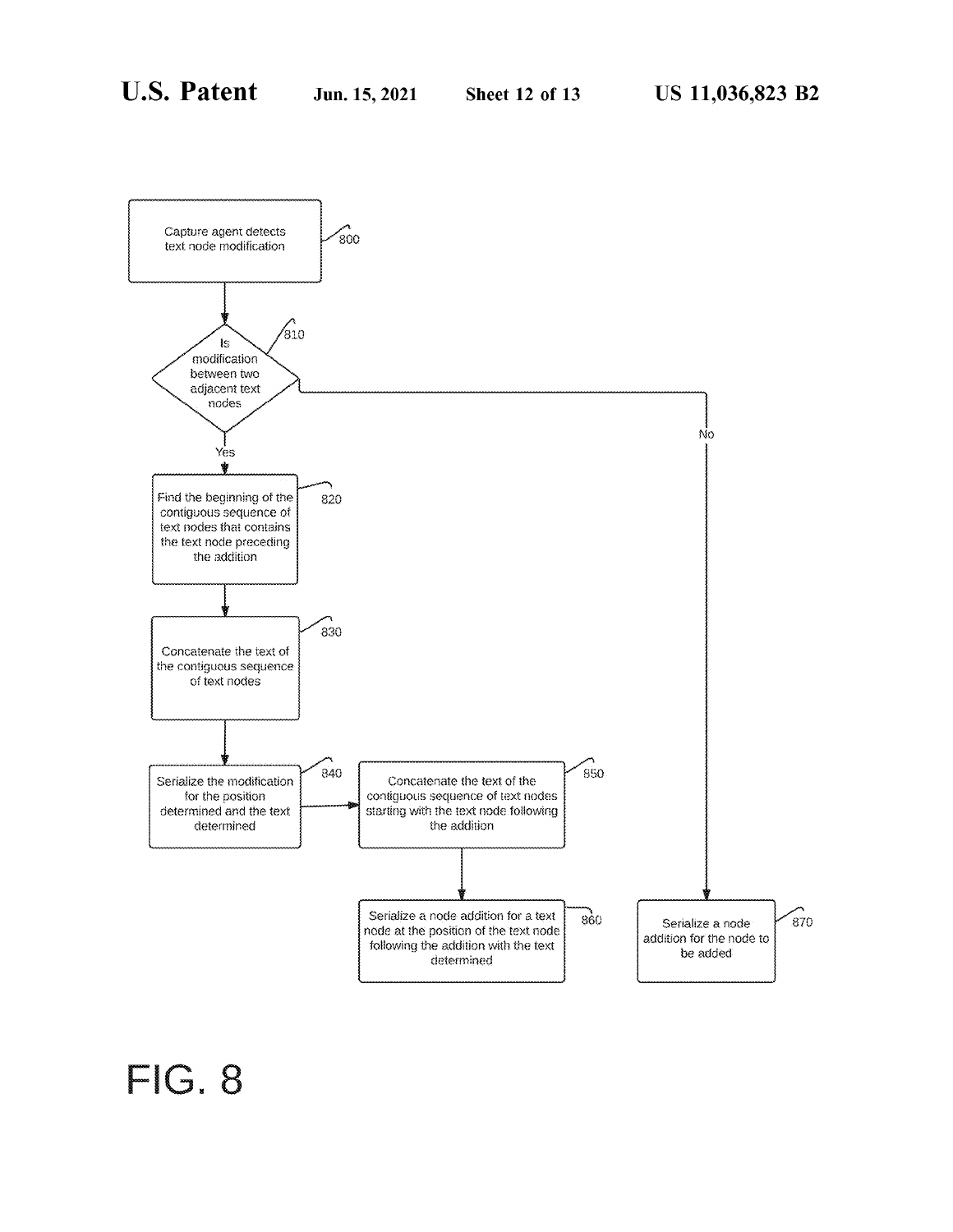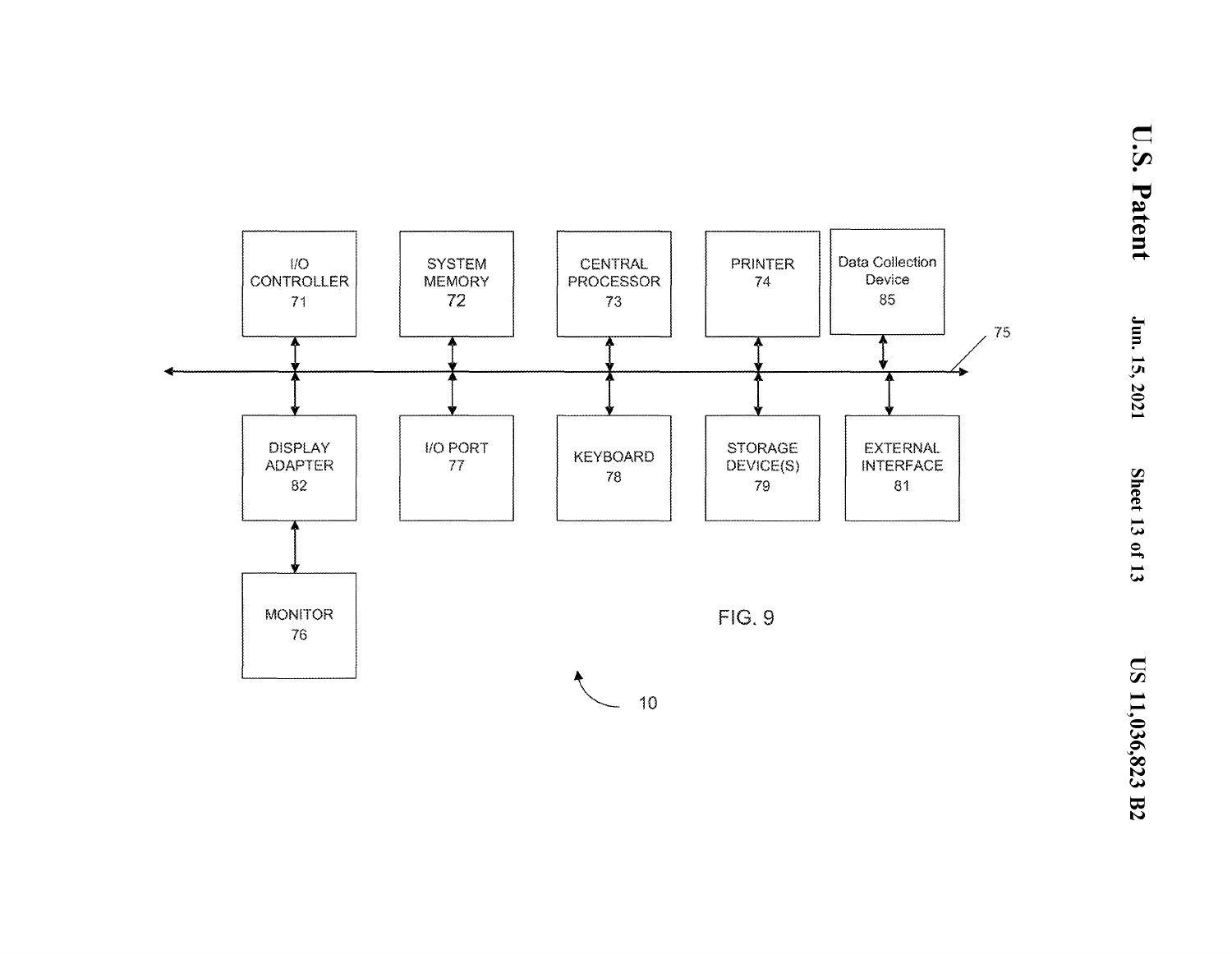### **ACCURATE AND EFFICIENT RECORDING OF USER EXPERIENCE, GUI CHANGES AND USER INTERACTION EVENTS ON A REMOTE WEB DOCUMENT**

### CROSS-REFERENCES TO RELATED APPLICATIONS

The present application is a continuation of, and claims the benefit and priority to U.S. application Ser. No. 14/984, <sup>10</sup> 102, filed Dec. 30, 2015, entitled "ACCURATE AND EFFI-CIENT RECORDING OF USER EXPERIENCE, GUI CHANGES AND USER INTERACTION EVENTS ON A REMOTE WEB DOCUMENT", which claims the benefit and priority under 35 U.S.C. 119(e) of U.S. Provisional Application No. 62/098,951, filed Dec. 31, 2014, the entire contents of which are incorporated herein by reference for all purposes.

The present disclosure relates generally to capturing dynamic real-time changes to a web document within a browser. More specifically, the present disclosure relates to systems and methods for the remote capture of user inter- <sup>25</sup> action events and web document or graphical user interface changes within a web document for user experience analysis, playback, and statistical analysis.

Since the introduction of client-side web technologies such as JavaScript, web documents have become increasingly dynamic, allowing users to interact directly with the web document without the browser making time-consuming 35 requests to a server for each content change. Interacting with a data table to sort colunms or filter data, changes to the Document Object Model (DOM) element opacity/location/ dimensions/content, and asynchronously fetching and displaying data are just some examples of how web documents 40 have become progressively richer with dynamic content and interactions.

Because web document content can be modified within the user's browser, website developers and providers do not have a clear insight into how their audience is using and 45 interacting with the web documents or web applications. Despite having created the web document content, but because of the large amount of permutations of how users can interact with an individual document or groups of documents, providers, designers, operators, and web docu- 50 ment creators seek an accurate and efficient way to capture how users interact with their web documents to playback and analyze the remote interactions. Traditionally, the network to desktop browsers was viewed as reliable and adhering to fairly consistent and predictable performance 55 fications are sent without sending the entire DOM tree, while patterns. In the new environment where users increasingly access data from any device, and over widely varying network conditions, the proposition that performance is consistent is no longer valid. Users may see only partial content before getting frustrated and leaving a page or 60 website. They may get frustrated due to content that does not even come from the primary website, but instead is sourced from Content Distribution Networks or external advertising or social media sites.

Products can capture graphical user interface changes on 65 a remote web document. Current capture systems have approached analysis of remote web document events first

using log files, and later using either server-side packet capture systems or a client-side capture agent communicating with a server-side storage and analysis system. An advantage exists in combining the server-side packet capture 5 and client-side capture agent, as both capture overlapping data, and the most recent art has not been able to make efficient use of combining the two methods

Attempts to keep a client-side capture agent's data in sync with a replay engine have met various challenges, such as client-side plugins or server-delivered scripts that modify the DOM prior to document load completion and changes to adjacent text nodes resulting in a merging of a node during replay. To compensate for these challenges, systems have been required to send a new copy of the entire DOM or HTML as viewed by the remote browser back to the server-side web session storage and analysis engine, sometimes more than once on a single document to "sync" the replay engine with the actual document being viewed FIELD 20 remotely with the client-side capture agent. However, this inefficiency of sending the full HTML from the client both consumes additional client bandwidth and can slow other interactions, for example, the client web browser fetching the next document or new data.

Products can also capture user interaction events on a remote web document. Specifically with respect to capturing mouse clicks and mouse movement, systems have approached tracking of these type of events by capturing the Cartesian coordinates where a mouse moves, and the Car-BACKGROUND <sup>30</sup> tesian coordinates of where a user performs mouse clicks. This has been moderately effective in the past. However, as the number of devices used to access web documents increase and the number of varying screen displays increases, web designers have transitioned to a more dynamic, or responsive, document design, where the content layout changes dynamically based on the client's screen size. As such, simply capturing Cartesian coordinates is ineffective and inaccurate at helping web operators and designers analyze how users interact with their document, as the results are not clear with respect to what the user clicked or what content a mouse went over, in, or out of.

> Therefore, it is desirable to provide new techniques that address these and other problems.

### BRIEF SUMMARY

Embodiments provide systems, methods, and apparatuses to accurately and efficiently capture events of a Web document at a client device and send the events to a server-side capture engine, which can combine the events to reassemble the events. For example, user interface and user interaction events on a remotely displayed web document can be reassembled for the purpose of playback and analysis.

In some embodiments, only minimal DOM node modiensuring the DOM model is accurately represented in the server-side storage and analysis system. Additionally, user interaction events such as mouse moving, scrolling, mouse clicks, and keyboard entries can be sent using unique DOM identifiers to accurately playback the events with respect to the content elements that occurred on a remote browser. Embodiments can address many challenges with the complete, yet minimal, capture set required for accurate playback and analysis of user interface and user interaction events, with efficient use of network communication.

Other embodiments are directed to systems and computer readable media associated with methods described herein.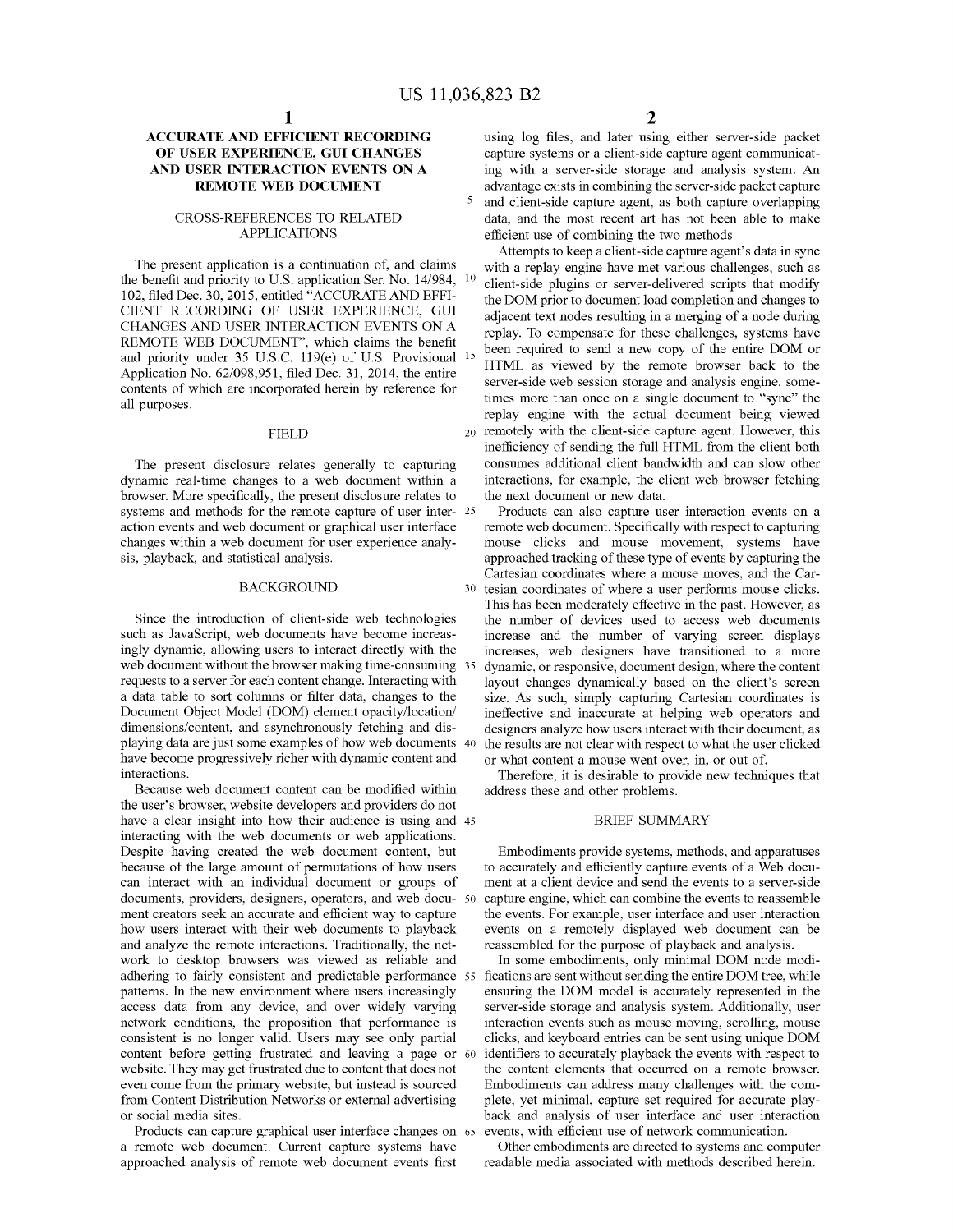A better understanding of the nature and advantages of embodiments of the present invention may be gained with reference to the following detailed description and the accompanying drawings.

### BRIEF DESCRIPTION OF THE DRAWINGS

FIG. **1** illustrates the architectural components according to embodiments.

FIG. 2 depicts an example workflow of one embodiment <sup>10</sup> of the client-side capture agent.

FIG. **3A** depicts an example embodiment workflow for how embodiments can uniquely identify a DOM node in the DOM tree.

FIG. **3B** illustrates an example HTML modification.

FIG. **4A** illustrates an example embodiment workflow for calculating a node index.

FIG. **4B** illustrates an example embodiment workflow for calculating a node index by counting only the child nodes of  $_{20}$ the same type as the target node.

FIG. **SA** depicts an example embodiment workflow for how embodiments can prevent transmission of overlapping modification notifications.

FIG. **5B** illustrates an example HTML modification with 25 multiple node modifications.

FIG. **6A** illustrates an example embodiment workflow for how embodiments can address DOM text node modifications for text nodes which have adjacent text nodes.

FIG. **6B** illustrates an example HTML change with adjacent text nodes.

FIG. **7** illustrates an example embodiment workflow for calculating a canonical node index.

FIG. **8** illustrates an example embodiment workflow for serialization of a DOM node addition modification that <sup>35</sup> occurs between two adjacent text nodes.

FIG. **9** shows a block diagram of an example computer system **10** usable with system and methods according to embodiments of the present invention.

### DETAILED DESCRIPTION

Efficient and accurate capture of user interactions and graphical user interface changes is needed for playback and analysis of web document sessions. There has been a large shift towards access via tablet, mobile, and other nondesktop devices over the last five years. Existing methods do not recognize the unique challenges of capturing and recording user interaction data in this new reality. Embodiments of the present invention have several new innovations that 50 address the challenges of a multi-device reality. In addition, many sites now rely on advertising and/or social media for a substantial portion of the business value. Existing methods also fail to recognize this requirement, and do not provide any insight into how external content is impacting what the 55 user encounters.

Methods and systems for accurate and efficient capture of a web document graphical user interface events (e.g., as the capture engine, an analysis engine, and a web session changes and user interactions) are described. Embodiments can address the inefficiency of sending the entire DOM or 60 HTML by only sending the necessary DOM changes back to the server, and suppressing duplicate information. Embodiments can also address inaccuracies in capturing user interactions by sending specific DOM node identifiers as part of identifying mouse movements and mouse clicks. Some 65 embodiments can replay without any prior configuration or instrumentation of the server-side DOM capture engine.

**4** 

Embodiments can record everything sent from both sides, both from the server and the client for a specific IP address. One can then pull up the page that the user actually saw ( and thus display the pages that the user saw) and replay the steps 5 and interactions the user took (e.g., a stock trade for a financial company). The determination of the actual displayed page can be done even for dynamic web pages. This can be done by listening to those changes and sending the changes back to a server in an efficient manner. Embodiments can link the DOM originally sent by the server with small changes and user interactions on the front end. I. System

FIG. **1** illustrates a generalized example of a computing 15 environment, or high level technical architecture components, used to capture and store web replay data. One or more of the below-described techniques may be implemented in or involve one or more computer systems. The computing environment in FIG. **1** is not intended to suggest any limitation as to scope of use or functionality of described embodiments.

A web session may begin with a user **100** on a web browser **101** initiating the browser request **110** for a web document **150** from a web server **130.** As the request is sent to the web server **130,** the request may travel through a collective of routers across a network **105.** The web server **130** may reside behind a network device **120,** such as a load balancer, switch, or router.

In one embodiment, the traffic between the user **100** and web server 130 may be network mirrored 114 to the serverside capture engine **115.** The server-side capture engine **115**  may exist within the web server **130.** In an embodiment where the web server **130** is operating in a cloud environment without administrative control of the network device 35 **120,** the web server **130** may copy and forward its packets to the server-side capture engine **115.** In another embodiment, the client-side capture agent may send the DOM to the server-side capture engine directly.

Once the web server **130** has received the request, web 40 server **130** may transmit a response **111** through the network device **120** and the network **105** for return to the user **100**  web browser **101.** The web server **130** may include within the response the HTML Document Object Model (DOM) **151** and an embedded client-side capture agent **152.** In one embodiment, a web document can contain a reference to the capture agent (e.g., JavaScript code), which can then be fetched as a result. The capture agent could also be sent separately from the web document. Regardless, the capture agent would be sent in conjunction with the web document, such that the capture agent can capture data about the web document. Thus, the a capture agent can be received in conjunction with a delivery of the web document.

The server-side capture engine **115** stores a copy of the request and response from the web server **130 as 116,** which 55 may include the entire DOM **151.** The server-side captured data can be stored in the server-side capture engine **115.**  Engine **115** may include a plurality of separate engines, such storage engine.

The embedded client-side capture agent **152** can monitor changes to the DOM **151** and user **100** interactions, such as mouse clicks, mouse movements, scrolling, and keyboard entry to relay action and changes through the initiation of additional browser requests **110** to the web server **130.**  65 Changes to DOM **151** and user interaction are examples of events associated with nodes in the DOM. When these requests return to the web server **130,** they are captured by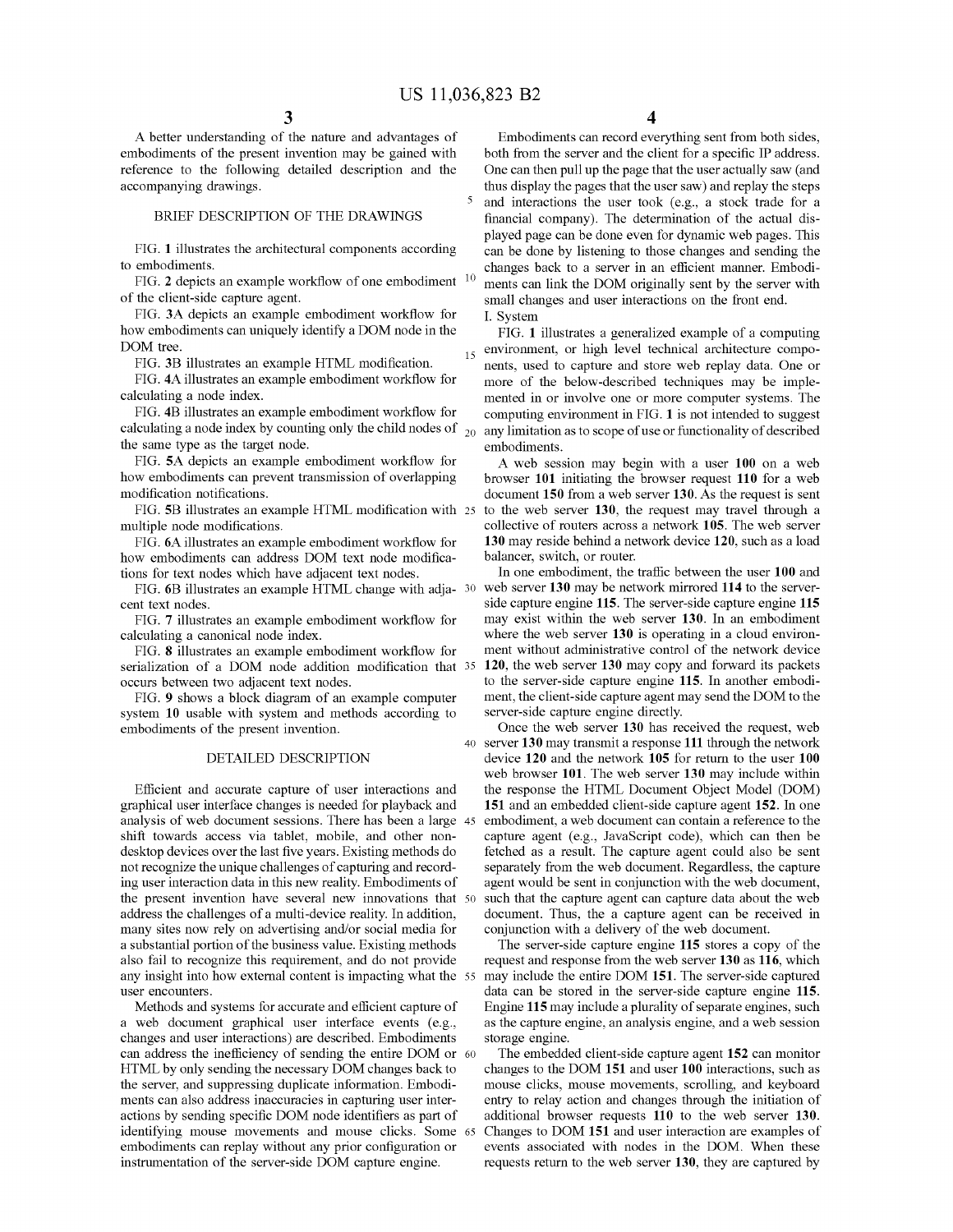the server-side capture engine **115** and the client-side data is stored as **117,** as detailed above for later reassembly and analysis.

Example embodiments of the embedded client-side capture agent 152 are further detailed below. The server-side capture engine and web session storage **115** can combine the data from the client-side agent **117** with the data from the captured server-side network traffic **116** to create an accurate representation of all user interface and user interaction events. The server-side capture engine 115 may use various <sup>10</sup> combinations of IP address, referrer, session cookies, browser identifier, and operating system type to link web documents together into a session for replay.

II. Client-Side Capture 15

Server-side packet capture systems can capture the HTML/DOM sent to the browser. But, before the browser has completed loading the DOM sent from the server and captured server-side, the HTML may be modified using, perhaps, a client-side plugin or server-delivered scripts. 20 Modern browser technology does not provide a method to distinguish which DOM nodes were modified client-side and which were delivered from the original HTML sent from and captured on the server-side. With this regard, using the full tree DOM path to address changes may lead to errors during 25 replay and analysis when client-side scripts modify the DOM during the DOM load in the browser and prior to the capture agent loading.

To address this challenge, embodiments can determine identification information of a node associated with an event, and save that identification information with an event record. As an example of using identification information, embodiments can direct the capture agent to use the nearest uniquely identified ancestor node to uniquely name the path to the current modification. A uniquely identified node is a node that can be unambiguously identified without using a DOM path, such as an HTML element with an "id" attribute field. An example embodiment of this process is detailed in FIG. **3A**. Embodiments can work backwards from the node <sub>40</sub> to find the closest uniquely identifiable path.

FIG. **2** illustrates an example workflow of one embodiment of the client-side capture agent. The example workflow can be used a method for tracking events associated with a web document on a client device.

At block **200,** the DOM is loaded in the browser **200.**  Then, at block **201,** the capture agent is loaded. For example, the browser can begin loading resources, including the HTML document, javascript, images, stylesheets and other data required to render the page. The HTML document 50 parsed by the browser can include instructions to load the capture agent software into the browser.

At block **202,** the capture agent begins monitoring for DOM changes (e.g., graphical user interface changes) and user interaction events. While processing changes and 55 events, the capture agent may use memory available within the browser, or a permanent storage mechanism provided by the browser. Some events, such as mouse movements, may be sampled to a specific time resolution, such as 0.1 seconds, to reduce the amount of data collected. Other events, such as 60 a mouse click, may not be sampled to ensure an accurate representation of the user's interactions.

At block **210,** when the capture agent receives a DOM modification notification event, the capture agent begins to process the changes. The DOM modification notification event may contain multiple DOM changes. As examples, the DOM modification can include an addition of one or more

nodes in the DOM, a removal of one or more nodes in the DOM, or a modification to one or more existing nodes in the DOM.

At block **211,** to efficiently process the changes within the modification notification event, the capture agent ignores children node modifications for ancestor nodes which were modified and which required the DOM content to be sent to the server-side capture engine. An example embodiment of this process is detailed in FIG. **5.** 

At block **212,** the capture agent looks for adjacent text nodes in additions, modifications, or removals that can be represented as one text node during replay. Example embodiments of these processes are detailed below in FIG. **6A** and FIG. **7.** 

At block **213,** the capture agent uses nearest uniquely identified ancestor DOM element to identify a path to the event. If the associated node has a unique identification, then an ancestor is not needed. Some embodiments can unambiguously identify a target node of DOM changes by constructing a sequence of node indexes by recursively taking the node index of the target node, then the node index of the target node's parent and so on until a node is reached that can be unambiguously identified through another means, such as the fact that the node is the root node of the entire DOM. In this description, this sequence of node indexes is called a "DOM path". A DOM path that ends with the root node of the entire DOM is called a "full tree DOM path".

At block **230,** once the capture agent has identified modification(s) to send to the server-side capture, storage, and analysis engine, the capture agent may strip out sensitive information. The sensitive information may include elements such as passwords, credit cards, social security numbers, and other configured sensitive fields. Thus, the capture agent can strip sensitive information before transmitting the 35 event records to the server-side web session storage engine.

At block **231,** the capture agent may then assemble and coalesce the data, including meta information such as processing time, load time, and other situational information available within the browser, timestamps, and other information such as errors. It may coalesce the data (e.g., over a period of 5 seconds) by combining similar events and using short identifiers to optimize the information into the smallest amount of data bytes.

At block **232,** the capture agent may compress the data in 45 pre-determined chunks. Various compression algorithms are known to those skilled in the art, which trade time to compress vs compression efficiency. While one compression algorithm may be applicable today given today's CPU processing power available, in the future, a more time consuming algorithm may be more appropriate.

At block **233,** the capture agent may send the data to the server-side storage and analysis engine. The server can use the data (e.g., as event records) to replay the changes. For example, the server can identify an event and the corresponding node. The server can then make that change and replay it. After receiving the event records at the server-side web session storage engine, the server-side web session storage engine can combine the event records with a serverside captured DOM of the web document to generate a modified DOM from an original unmodified DOM.

In some embodiments, the capture agent can store the event records in a client storage until the event records are transmitted to the server-side storage and analysis engine. The event records can be deleted after sending the event records to the server-side engine. Subsequent to deleting the event records, a plurality of additional events associated with nodes in the DOM can be captured. For each of the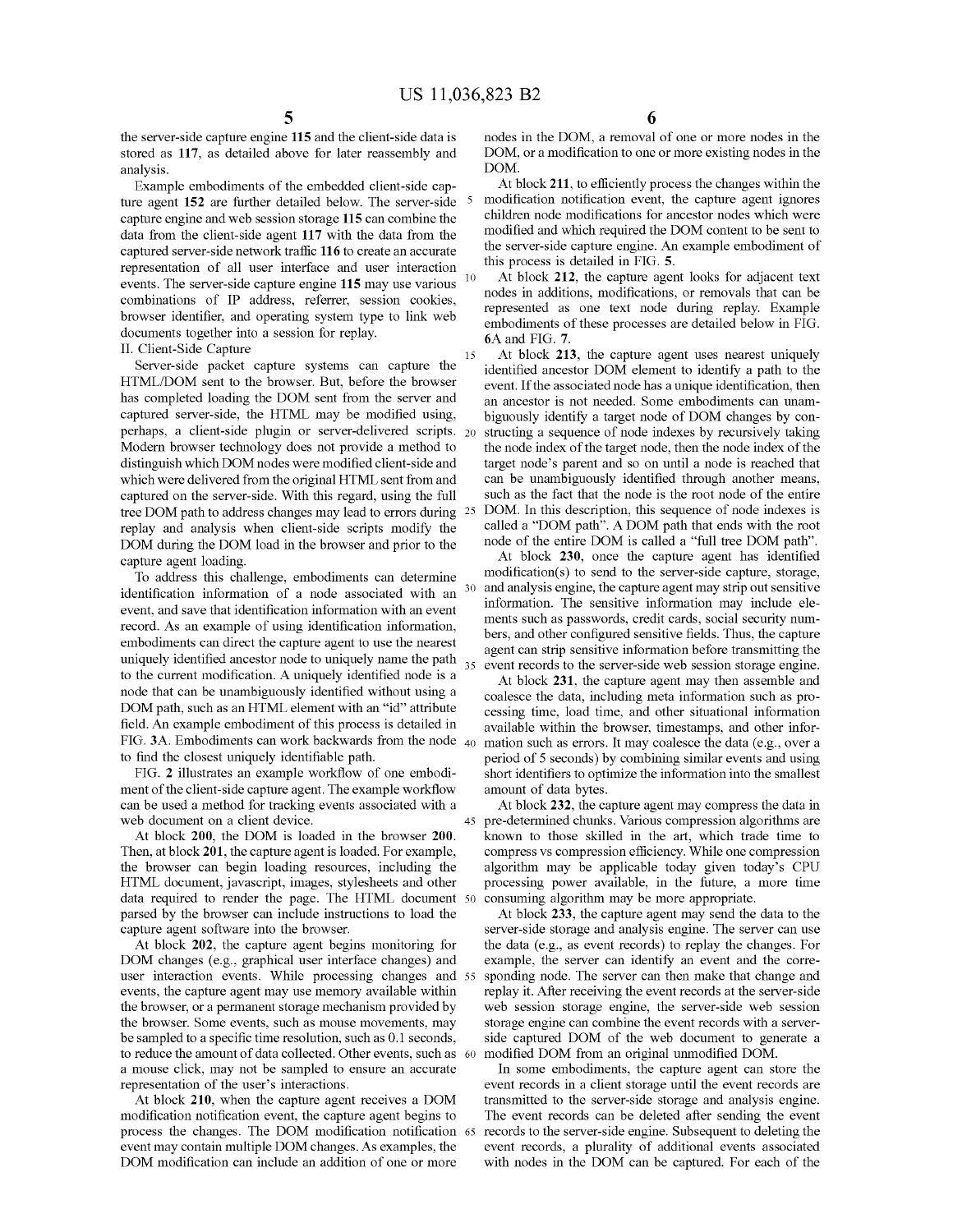plurality of additional events, additional identification information of an additional associated node can be determined. The additional identification information can be stored in an additional event record. The capture agent can transmit the additional event records to the server-side web session 5 storage engine.

In one embodiment, the client-side capture agent sends the data at pre-determined intervals or when the document is unloaded in the browser. The data can be sent at predetermined intervals to ensure data is not lost in the browser 10 or during transit. As another example, the client-side capture agent can send the data when there are no existing network requests.

At block **220,** the capture agent may also receive user interaction events, such as keyboard entry, document resize, 15 orientation changes, scroll events, mouse movements, or mouse clicks. In the case of keyboard entry, the capture agent may strip sensitive information from the data (event record) as detailed above. The user interaction data can follow a similar path as for DOM modifications detailed 20 above in block **213** for the capture agent identifying the DOM node of the target of the events, in block **230** stripping sensitive information, in block **231** coalescing the data, in block **232** compressing the data, and in block **233** sending

As examples, four different ways can be used in order to input field for the address 1. determine a unique identification. DOM node identifiers can be used. Embodiments may potentially use sibling or ancestor node identifiers. If the current node is not uniquely identified, one can go up to parents. Once embodiments start 30 looking up at the parents, embodiments can look at siblings. Embodiments can look for a unique parent or sibling, such as the case where there is a parent that is, for example, a DIV (division in HTML) or a P (paragraph in HTML). And then inside the paragraph there are three spans. If none of them 35 had unique identifications on them (e.g., no unique identifier), the DIV may have a unique identifier. But, if there is a change to the third span, embodiments can look to see that FIG. 3B illustrates an example HTML modification.<br>there are three span children and that current node is a third Document 350 shows an example original HTML. At there are three span children and that current node is a third

This can use both sibling or ancestor DOM node identifiers and DOM element attributes that are unique. This can use the order of the node among its siblings. Embodiments can also find DOM element attributes that are unique among sibling DOMs. For example, one span can have a text size 45 of 25 and it is being modified to text size of 22, so that is how embodiments can uniquely identify it. When no sibling or ancestor node that has a unique DOM node identifier is identified, DOM element attributes that are unique among sibling DOM elements can be stored to identify a first node 50 in the path to the associated node.

In one example with JavaScript, one might call out a specific identifier (e.g., a book) in JQuery. There might be a number of pages that are children in the book, and so a user might request the element of book and add a new child. So 55 in other words, a user wants to add a new page. Thus, there are use cases where embodiments might address things where there is a unique identifier like book, the book tag or element, or node, and then address it from a perspective of children. 60 process of calculating the node index is detailed in FIGS. **4A** 

III. Uniquely Identifying a Node in a DOM Tree

A. Path to a Node in DOM Tree

FIG. **3A** depicts an example embodiment workflow for how embodiments can uniquely identify a DOM node in the DOM tree. Each node in a DOM has a well-ordered set of 65 child nodes. Embodiments can define the node index of a node to be the ordinal number of the node in the well-

ordered set of child nodes of its parent node, or of only child nodes of the same type as the target node (i.e., fifth span child referring to the fifth occurrence of the span node without regard to nodes of other types). A unique tree path of a target node exists so that one can recursively take the node index of the target node, and then the node index of its parent node and so on to construct a sequence leading up to an ancestor that has a unique node identifier, e.g. an "id" attribute.

At block **300,** the capture agent receives the DOM modifications notification. The notification can be received in any suitable form, e.g., as a flag, a flag with a message, a message that include information about the modification, etc.

At block **310,** when the capture agent receives the DOM modifications notification, the capture agent evaluates if the action is a node addition or removal. The DOM modification event can include indicators if the node is being added or removed.

At block **320,** the capture agent may then look for a unique identifier on the DOM node, such as an 'id' attribute which would uniquely identify the node. Another example is combinations of attributes on a specific tag name, such as the data. 25 input [name="address1"], which would uniquely identify the

> At block **321,** the capture agent may begin to traverse the tree upwards looking for a unique identifier. The traversal may occur in any suitable order. For example, the tree can be traversed via each branch until an end is reached, and then a previous branch point not taken can be traversed.

> At block **330,** to identify the unique tree path to the modified node, the agent uses the path to the node changed with a root of the node with unique ID to represent the unique tree path. The path may be represented by node indexes such as those illustrated in FIG. **4** or FIG. **4A.**

FIG. **3B** illustrates an example HTML modification. span child. 40 ment **360,** the example original HTML in document **350** has been modified, where "pending" has been modified to "approved". As an example, some embodiments can traverse to the parent in search of a unique "id" attribute of "response". Using the DIV with the "response" ID attribute as the root path, some embodiments can unambiguously identify the node which changed as the  $2^{nd}$  span child of "response", with the style attribute having a value of"color: blue". As another example, there can be a nearby node that might have a style tag (attribute), which says the font is 25 and we know there's only one nearby that has the style tag set as the font size of 25.

B. Node Index

To send and store DOM changes, the nodes to which the changes occur (i.e. the targets of the changes) can be unambiguously identified. Because each node in the DOM has a well-ordered set of child nodes, this can be accomplished by defining the node index of a node to be the ordinal number of the node in the well-ordered set of child nodes of the node's parent node. An example embodiment of the and **4B.** This can also be accomplished by defining the node index of a node to be the ordinal number of the node in the well-ordered set of child nodes, filtered for only child nodes of the same type as the target node, or of the node's parent node. An example embodiment of the process of calculating the node index for nodes of the same type is detailed in FIG. **4A.**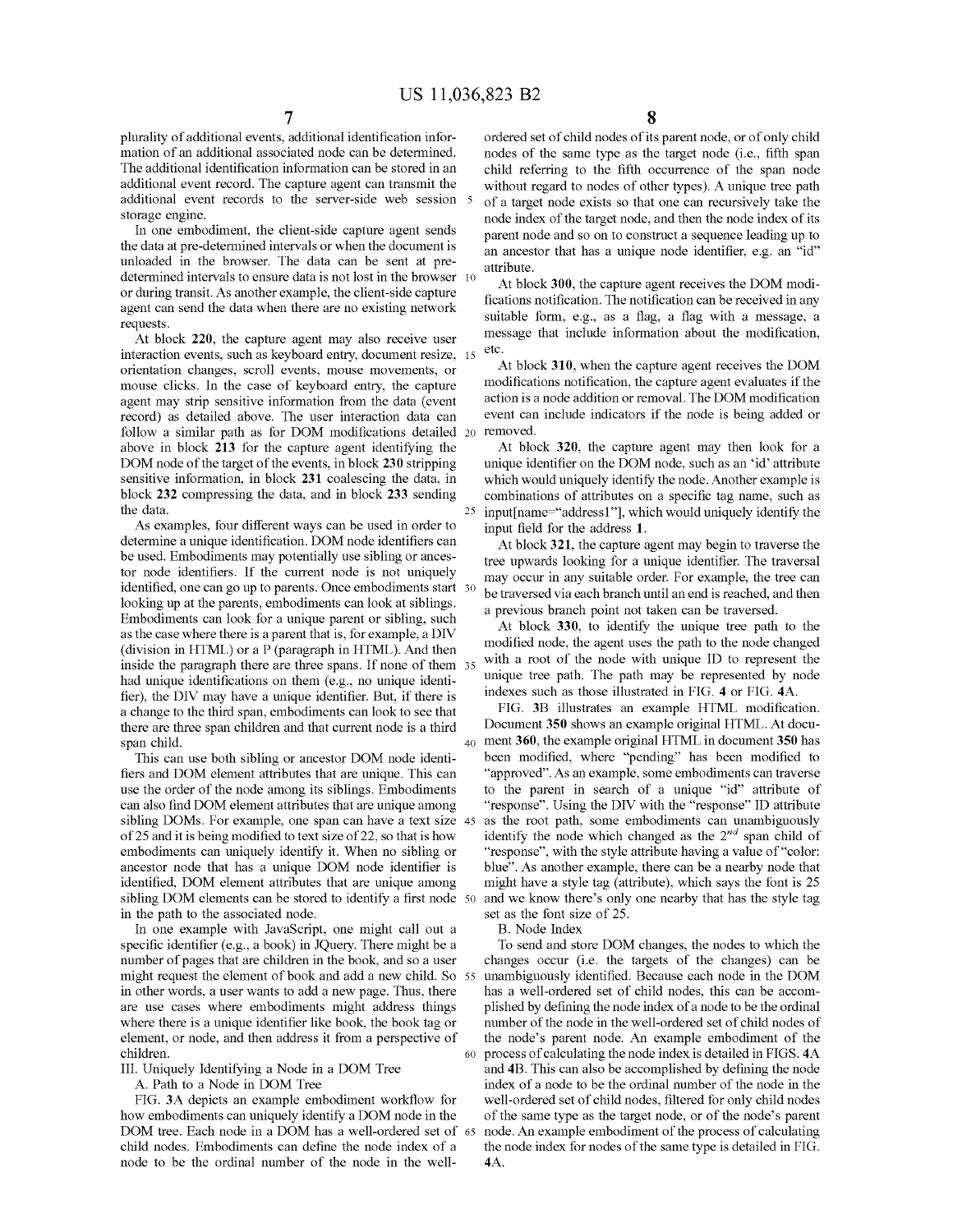FIG. **4A** illustrates an example embodiment workflow for calculating a node index. An example result would represent the target node as the 4th child of the parent node.

agent. The counter can be stored in any suitable memory and <sup>5</sup> associated with a process for calculating a node index.

At block **410,** for the purposes of iteratively looping through the DOM tree to unambiguously identify the location of the node, a variable, or current node, is set to the first child of the target node's parent node, where the target node is the node to unambiguously identify.

the target node, e.g., by comparing a reference, or memory location, of the node being evaluated to the reference, or 15 of modified nodes. memory location, of the node to unambiguously identify.

At block **421,** the counter is incremented by one if the current node is not the target node. On the next iteration, the current node is changed to a next child of the target node's

At block **430,** the final value of the counter is the node index. This index is used to create an unambiguous path from a uniquely identified node to the target node. Using FIG. **5B,** an example of an unambiguous path is the first span would represent the span tag with the inner text of "Your application status is:".

FIG. **4B** illustrates another example embodiment workflow for calculating a node index, this time by counting only the child nodes of the same type as the target node. This embodiment can be used by the client-agent in place of FIG. **4A** to provide an unambiguous path to the target node. An example result would represent the target node as the  $3^{rd}$   $\leq$   $p$ , or paragraph, child of a parent node who had a 35 unique identifier tag.

At block **450,** a counter is set to zero in the client-side agent. The counter can be stored in any suitable memory and associated with a process for calculating a node index.

At block **460,** for the purposes of iteratively looping 40 through the DOM tree to unambiguously identify the location of the node, a variable, or current node, is set to the first child of the target node's parent node, where the target node is the node to unambiguously identify.

At block **470,** it is determined whether the current node is 45 the target node.

At block **471,** it is determined whether the current node is a same node type as the target node. Two nodes share the same type when they have the same node tag. For example, to nodes would be the same type if they were both "<span>" 50 nodes.

At block **472,** if the current node is not the target node **470,** and if the current node is the same type of node as the target node **471,** the counter is incremented by one.

At block **480,** if the node is the target node **470,** the final 55 value of the counter is the node index.

IV. Overlapping Modifications

FIG. **SA** depicts an example embodiment workflow for how embodiments can prevent transmission of overlapping modification notifications.

At block **500,** when the capture agent receives the DOM modifications notification, the notification may contain multiple modifications. For the purposes of efficiently, modern day browsers currently send DOM modifications in groups of changes. The capture agent analyzes the set of changes to 65 suppresses duplicate information from overlapping modifications.

At block **510,** the capture agent evaluates if the notification event contains multiple events, e.g., by examining the length of the array of changes.

At block **400**, a counter is set to zero in the client-side At block **520**, if the capture agent does contain multiple 5 events, the capture agent creates a first list of modified nodes and a second list of parent nodes that has had a child added or a child removed. Thus, the modified nodes of the first list already existed and attributes of the node itself have been modified. The nodes of the second list have had a child node added or removed. It is possible that nodes can be in both lists, in the case where a node is added and then removed. In this case, the capture agent will ignore the node modifi-At block **420**, it is determined whether the current node is  $\frac{m}{\text{atan}}$  altogether as the end status of the node is removed. At block **530,** the capture agent iterates over the first list

At block **540,** at each iteration, the capture agent checks if an ancestor of the current node is in the second list of parent nodes with a child added or removed.

At block **560,** if the ancestor of the current node is in the parent node. 20 list of parent nodes with a child added or removed from block **540,** the current modification may be ignored by the capture agent, as this modification may already be sent with the ancestor changes.

child of the div tag with attribute of id="response" which 25 ancestor in the list of parent nodes with a child added or At block **550,** if the current node does not have an removed from block **540,** or if the notification event did not contain multiple events from block **510,** then the modification data is prepared to later send to the server-side storage and analysis engine.

> At block **570,** the capture agent continues to iterate over all the modified nodes until complete. Accordingly, the capture agent can identify overlapping modification events, and store only one event record for the overlapping modification events. In one embodiment, a modification of a single ancestor node can represent overlapping modification events targeting a single ancestor node subtree. For instance, overlapping modifications can be within a single parent node that has more than one child or extended grandchildren that has been modified (and thus overlapping with the modification of the ancestor which must be serialized). An example is when A has two children B and C. B has one child D. C has two children F and G. F has one child H. H has three children I, J, and K. If there is a modification to J, G, and C, embodiments only need to send the modification for C as it would contain all modification of C (i.e., including any modification ofF, G, H, I, J, and K), and thus there is no need to record J and G changes.

> FIG. **5B** illustrates an example DOM change with multiple node modifications. Document **580** shows an example original HTML. At document **590,** the example original HTML of document **580** has been modified, where "pending" has been removed and 7 additional nodes have been added. As an example, some embodiments can summarize the entire modification as a single modification to the unambiguously identified node of the  $2^{nd}$  span child of "response", with the style attribute having a value of "color: blue". The node addition notifications can be suppressed as they are all contained in the single node modification.

V. Merging Text

60

To send and store DOM changes, the changes can be serialized. In one embodiment, the serialization of a node being added may include the identifier of the parent of the target node as obtained by the process detailed above, the node index of the new node, and the HTML representation of the node and its children. Obtaining the HTML representation of a DOM node can be done in a computationally efficient manner as this is a native feature in modern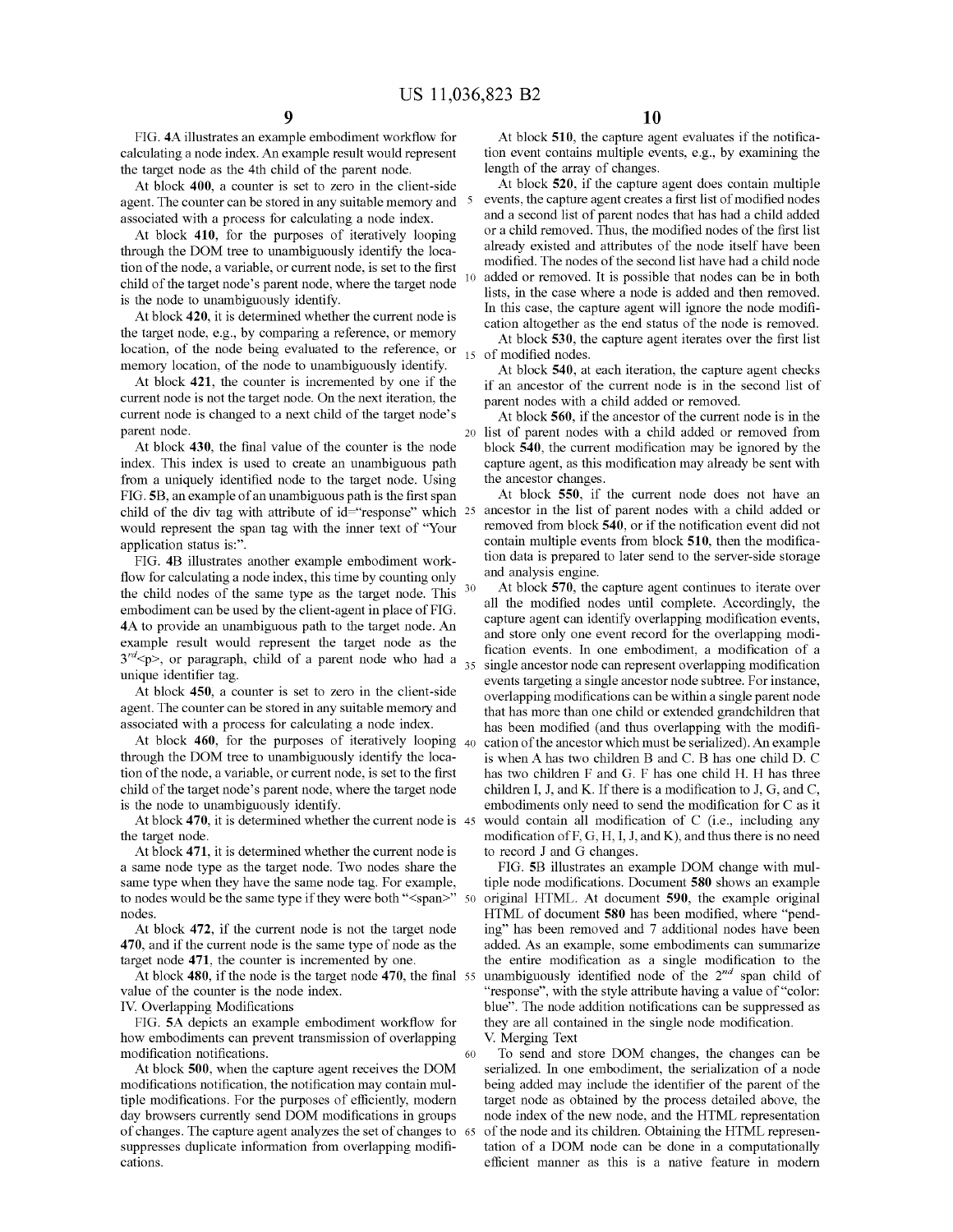55

browsers and is performed with machine code rather than JavaScript. The drawback is that this HTML representation is ambiguous about whether contiguous text is represented as one text node in the DOM (the "canonical" form of the DOM) or as multiple text nodes. DOM modification as a 5 result of user interaction or user interface changes may cause multiple sibling text nodes to appear through the addition and modification of text nodes. These adjacent nodes are represented as a single node during replay and can lead to errors if not properly managed during capture.

To address this challenge, changes are serialized in such a manner so that an agent replaying or analyzing the serialized changes may assume that the beginning state of any set of changes is a canonical DOM: that is, there are no adjacent text nodes being that all of them are merged 1: together. Note that the serialized changes themselves may render the DOM non-canonical, but it is assumed that the DOM is changed to return to a canonical state before the next set of serialized changes. This may be affected with three additions to the way DOM changes are serialized:

When text nodes are modified, if the modification's target is a text node that has adjacent text nodes, a modification to a "virtual text node" that combines the adjacent text nodes into one text node positioned at the beginning of the sequence of contiguous text nodes is serialized instead of a 25 modification to the actual target text node. An example embodiment of this process is detailed in FIGS. **6A** and **6B.** 

For purposes of calculating node indexes, adjacent text nodes are counted as one text node, the canonical node. An example embodiment of the process of determining the 30 canonical node index is detailed in FIG. **7.** 

adjacent text nodes are split into two or more text nodes, 35 For the addition of any node between two adjacent text nodes, the capture agent can also serialize a modification to the DOM such that the virtual text node combining the two with at least one of the breaks occurring where the new DOM node is added. In one embodiment, a text node modification may be serialized for the virtual text node that removes the text that belongs to the text nodes appearing after the DOM node being added. A DOM node addition 40 may be serialized to add a text node with the previously removed text after the virtual text node. Finally, a DOM node addition can be serialized for the DOM node being added between the two text nodes. An example embodiment of this process is detailed in FIG. **8.** 

This section particularly relates to the way embodiments can serialize additions of DOM nodes as the HTML of the node and its children. A possible drawback is that this serialization may be ambiguous about whether contiguous text in the serialization is represented as one text node in the DOM or as multiple text nodes. A solution is to always serialize changes such that the beginning state of any change we serialize is a canonical DOM (that is, there are no adjacent text nodes, all of them being merged together).

### A. Method

FIG. **6A** illustrates an example embodiment workflow for how embodiments can address DOM text node modifications for text nodes which have adjacent text nodes.

At block **600,** the capture agent detects a text node modification. For example, the capture agent can review the node types declared on each node in the list of modifications to determine if any of the nodes are of type text node.

At block 610, the capture agent determines if there are 65 sibling text nodes. If so, the capture agent may serialize the modification as if it occurred to a single virtual text node that

combines the contiguous sequence of text nodes including the text node for which the change was detected. The modification can be depicted as positioned at the start of the contiguous sequence of text nodes.

At block **620,** the capture agent finds the beginning of the contiguous sequence. The beginning of the sequence is the first node in the ordered list of nodes that is of type text node.

At block **630,** the capture agent concatenates all the text

in the contiguous sequence. 10 At block **640,** the capture agent then serializes the modification for the position determined in block **620** and the text determined in block **630.** Accordingly, the capture agent can merge adjacent sibling DOM text nodes into a single node for identification of the associated node of an event. In one embodiment, the serialization may be a text representation of the text of the modified node. In another embodiment, serialization may be to a structure stream of data which may include other attributes of the text node to ensure fidelity of 20 the all of the node's data.

At block **650,** if there were no sibling text nodes, the capture agent serializes the modification for the position and text of the target text node.

### B. Example

FIG. **6B** illustrates an example DOM change with adjacent text nodes. Document **660** shows an example original HTML with adjacent text nodes with a span node in between. At document **670,** the example original HTML of document **660** has been modified, where the span containing "pending" has been removed and replaced with the word "complete". As an example, some embodiments can identify the three adjacent text nodes and summarize the modification as a removal of the span node, removal of the last text node, and a modification to the first text node containing the text of all three text nodes.

### C. Canonical Node Index

FIG. **7** illustrates an example embodiment workflow for calculating a canonical node index. The canonical node index represents the index at which the text node, or set of 45 text nodes, is uniquely identified as it will be represented in the DOM tree during replay. During replay of DOM changes, two adjacent text nodes can appear as a single text node, and the canonical node index can enable the merging of text by accounting for adjacent text nodes. Because the replay of DOM changes will have nodes represented differently than during capture, it can be important to keep track of the canonical node index so that the replay can associate the indexed nodes identified in capture with their proper location in the DOM tree during replay.

At block **700,** a counter is set to zero in the client-side agent.

At block **710,** for the purposes of iteratively looping through the DOM tree to unambiguously identify the location of the node, the current node is set to the first child of 60 the target node's parent node, where the target node is the node to unambiguously identify.

At block **720,** a loop is created while the current node is not the target node.

At block **721,** it is determined whether the current node is a text node. If the current node is not a text node, the counter is incremented by one at block **723.** If the current node is not a text node, the method proceeds to block **722.**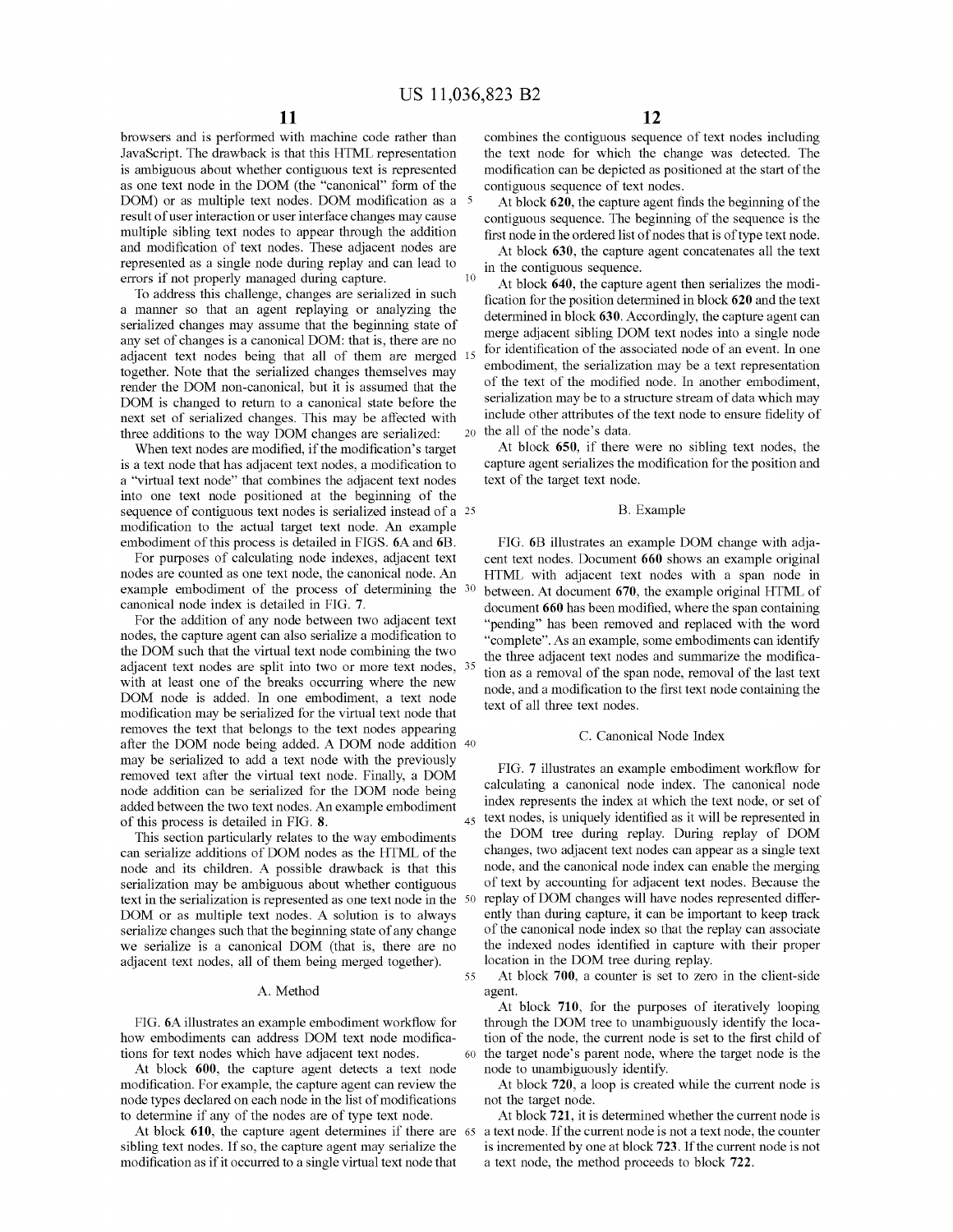At block **722,** it is determined whether the node previous to the current node is a text node. If the previous node is not a text node, the counter is incremented by one at block **723**  At block **730,** the final value of the counter is the node index.

### D. Serialization

FIG. **8** illustrates an example embodiment workflow for serialization of a DOM node addition modification that occurs between two adjacent text nodes. As two adjacent text nodes will appear as a single node during replay, a text node addition next to an adjacent text node must be recorded as a single merged text node modification.

At block **810,** after the capture agent detects a DOM node addition modification **800,** the capture agent may evaluate if it is between two adjacent text nodes. For example, if the node has sibling nodes, the capture agent can check if either of the adjacent nodes is of type text node.

At block **820,** if the modification is between two adjacent text nodes, the capture agent can find the beginning of the contiguous sequence of text nodes that contains the text node preceding the addition. To do so, the capture agent can iterate through the list of sibling nodes, checking for type of text node. The iteration in either direction can stop once a non-text node is reached or the end of the sibling list in that direction is reached.

At block **830,** the capture agent can concatenate the text of the contiguous sequence of text nodes that starts at the determining beginning of the contiguous sequence.

At block **840,** the capture agent may then serialize the text from the position determined in **820** and the text determined in **830.** This text represents the entirety of the text node that will be seen from the replay's perspective, where all contiguous text nodes will be a single text node. An example would be where the following nodes exist:

| $\langle \text{div} \rangle$ |   |
|------------------------------|---|
| Welcome to                   |   |
| <br>5r                       |   |
| Quantum Metric               | ٠ |
| <br>5r                       |   |
| 2015                         |   |
| $\langle$ div>               |   |
|                              |   |

If a modification occurred removing the two $\text{>}$  nodes, the 45 "Welcome to", "Quantum Metric", and "2015" nodes would continue to be adjacent nodes during the capture, and they would continue to be represented as **3** distinct text nodes. During replay, these 3 text nodes would be a single text node "Welcome to Quantum Metric 2015".

At block **850,** the capture agent may then concatenate the text of the contiguous sequence of text nodes starting with the text node following the addition.

At block **860,** the capture agent may then serialize a node addition to the text representation of the text contained in the 55 text node, for a text node at the position of the text node following the addition with the text determined in **850.** 

At block **870,** if the modification is not between two adjacent text nodes, the capture agent may then serialize a node addition for the node to be added, where in contrast to 60 when other text nodes are adjacent, the text node is treated similarly to other node additions.

Any of the computer systems mentioned herein may utilize any suitable number of subsystems. Examples of such **14** 

subsystems are shown in FIG. **9** in computer apparatus **10.**  In some embodiments, a computer system includes a single computer apparatus, where the subsystems can be the components of the computer apparatus. In other embodiments, a 5 computer system can include multiple computer apparatuses, each being a subsystem, with internal components. A computer system can include desktop and laptop computers, tablets, mobile phones and other mobile devices.

The subsystems shown in FIG. 9 are interconnected via a system bus **75.** Additional subsystems such as a printer **74,**  keyboard **78,** storage device(s) **79,** monitor **76,** which is coupled to display adapter **82,** and others are shown. Peripherals and input/output (I/O) devices, which couple to I/O controller 71, can be connected to the computer system by any number of means known in the art such as input/output (I/O) port **77** (e.g., USB, Fire Wire®). For example, I/O port **77** or external interface **81** (e.g. Ethernet, Wi-Fi, etc.) can be used to connect computer system **10** to a wide area network such as the Internet, a mouse input device, or a scanner. The interconnection via system bus **75** allows the central processor **73** to communicate with each subsystem and to control the execution of instructions from system memory **72** or the storage device(s) **79** (e.g., a fixed disk, such as a hard drive or optical disk), as well as the exchange of information between subsystems. The system memory **72**  and/or the storage device(s) **79** may embody a computer readable medium. Another subsystem is a data collection device **85,** such as a camera, microphone, accelerometer, and the like. Any of the data mentioned herein can be output from one component to another component and can be output to the user.

A computer system can include a plurality of the same components or subsystems, e.g., connected together by 35 external interface **81** or by an internal interface. In some embodiments, computer systems, subsystem, or apparatuses can communicate over a network. In such instances, one computer can be considered a client and another computer a server, where each can be part of a same computer system. 40 A client and a server can each include multiple systems, subsystems, or components.

It should be understood that any of the embodiments of the present invention can be implemented in the form of control logic using hardware (e.g. an application specific integrated circuit or field programmable gate array) and/or using computer software with a generally programmable processor in a modular or integrated manner. As used herein, a processor includes a single-core processor, multi-core processor on a same integrated chip, or multiple processing units on a single circuit board or networked. Based on the disclosure and teachings provided herein, a person of ordinary skill in the art will know and appreciate other ways and/or methods to implement embodiments of the present invention using hardware and a combination of hardware and software.

Any of the software components or functions described in this application may be implemented as software code to be executed by a processor using any suitable computer language such as, for example, Java, C, C++, C  $#$ , Objective-C, Swift, or scripting language such as Perl or Python using, for example, conventional or object-oriented techniques. The software code may be stored as a series of instructions or commands on a computer readable medium for storage VI. Computer System and/or transmission, suitable media include random access 65 memory (RAM), a read only memory (ROM), a magnetic medium such as a hard-drive or a floppy disk, or an optical medium such as a compact disk (CD) or DVD (digital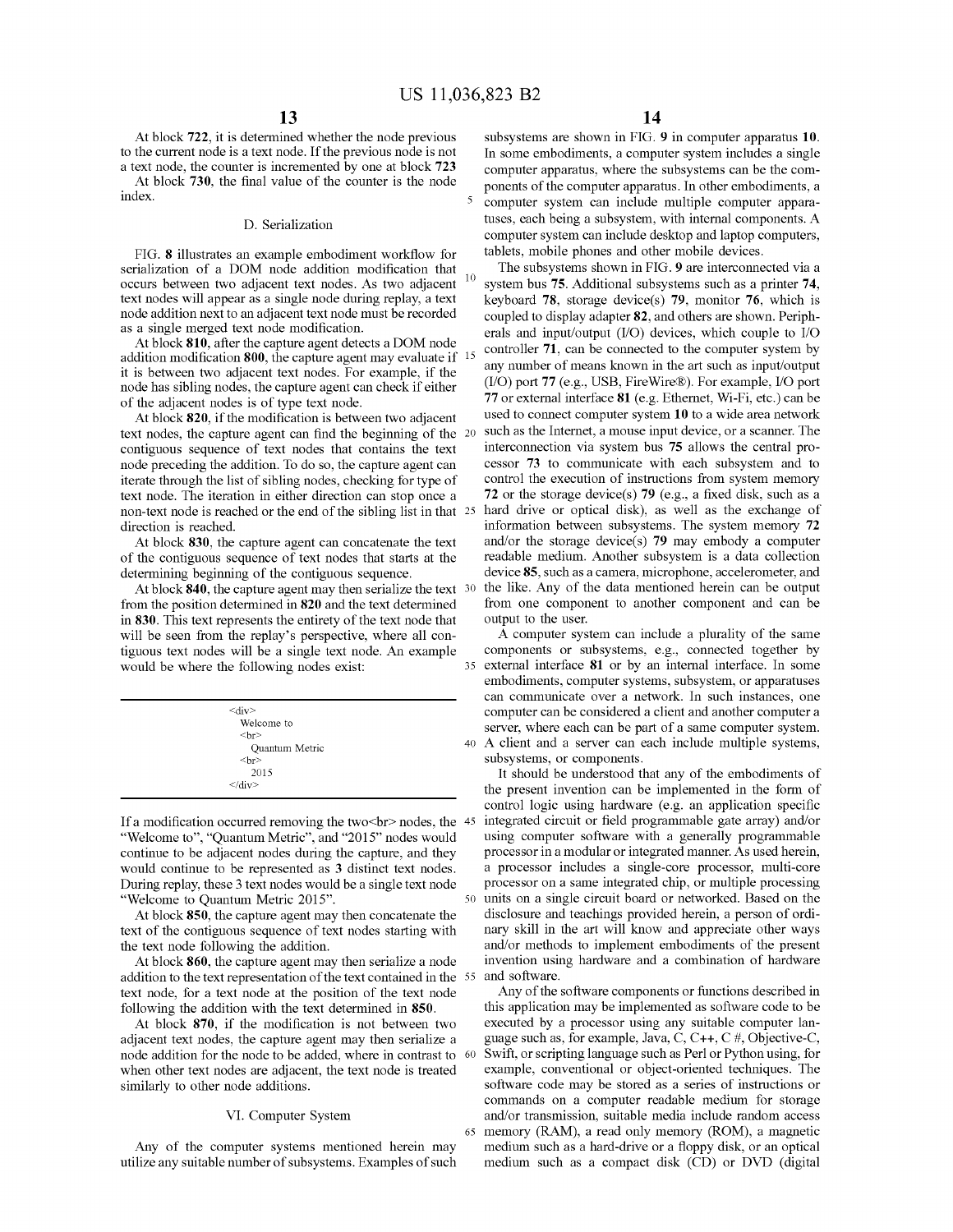versatile disk), flash memory, and the like. The computer readable medium may be any combination of such storage or transmission devices.

Such programs may also be encoded and transmitted using carrier signals adapted for transmission via wired, optical, and/or wireless networks conforming to a variety of protocols, including the Internet. As such, a computer readable medium according to an embodiment of the present invention may be created using a data signal encoded with such programs. Computer readable media encoded with the 10 program code may be packaged with a compatible device or provided separately from other devices (e.g., via Internet download). Any such computer readable medium may reside on or within a single computer product (e.g. a hard drive, a CD, or an entire computer system), and may be present on 15 document on a client device, the method comprising peror within different computer products within a system or network. A computer system may include a monitor, printer, or other suitable display for providing any of the results mentioned herein to a user.

Any of the methods described herein may be totally or 20 partially performed with a computer system including one or more processors, which can be configured to perform the steps. Thus, embodiments can be directed to computer systems configured to perform the steps of any of the methods described herein, potentially with different compo- 25 nents performing a respective steps or a respective group of steps. Although presented as numbered steps, steps of methods herein can be performed at a same time or in a different order. Additionally, portions of these steps may be used with portions of other steps from other methods. Also, all or 30 portions of a step may be optional. Additionally, any of the steps of any of the methods can be performed with modules, circuits, or other means for performing these steps.

The features and advantages described in the detailed description are not all inclusive and, in particular, many 35 additional features and advantages will be apparent to one of ordinary skill in the art in view of the drawings, detailed description, and claims. Moreover, it should be noted that the language used in the detailed description has been principally selected for readability and instructional pur- 40 cation information of the associated node includes: poses, and may not have been selected to delineate or circumscribe the inventive subject matter.

Note that in this description, references to "one embodiment," "an embodiment" or "some embodiments" mean that the feature being referred to is included in at least one 45 embodiment of the invention. Further, separate references to "one embodiment" or "some embodiments" in this description do not necessarily refer to the same embodiment(s); however, neither are such embodiments mutually exclusive, unless so stated and except as will be readily apparent to 50 those skilled in the art. Thus, the invention can include any variety of combinations and/or integrations of the embodiments described herein. However, other embodiments of the invention may be directed to specific embodiments relating to each individual aspect, or specific combinations of these 55 order of the associated node among its siblings. individual aspects.

Upon reading this detailed description, those of skill in the art will appreciate still additional alternative structural and functional designs for a system and method for accurate and efficient capture of user interface and user interaction events 60 on a remote web document through the disclosed principles of the present invention. Thus, while particular embodiments and applications of the present invention have been illustrated and described, it is to be understood that the invention is not limited to the precise construction and 65 components disclosed herein and that various modifications, changes and variations which will be apparent to those

skilled in the art may be made in the arrangement, operation and details of the method and apparatus of the present invention disclosed herein without departing from the spirit and scope of the invention as defined in the appended 5 claims.

A recitation of "a", "an" or "the" is intended to mean "one or more" unless specifically indicated to the contrary. The use of "or" is intended to mean an "inclusive or," and not an "exclusive or" unless specifically indicated to the contrary.

All patents, patent applications, publications, and descriptions mentioned herein are incorporated by reference in their entirety for all purposes. None is admitted to be prior art. What is claimed is:

**1.** A method for tracking events associated with a web forming, by the client device:

- receiving the web document at the client device, the web document having nodes in a Document Object Model (DOM), wherein the DOM is a tree data structure;
- receiving a capture agent in conjunction with a delivery of the web document, the capture agent configured to execute on the client device;
- capturing, by the capture agent, a plurality of events associated with a plurality of nodes in the DOM, wherein each of the plurality of events includes one or more changes to the DOM, wherein the plurality of events include user interactions on the web document; for each of the plurality of events:

determining a timestamp for the event;

- determining identification information of an associated node, wherein the associated node is associated with the one or more changes to the DOM, and
- storing the identification information, the timestamp, and the one or more changes in an event record; and
- transmitting, from the capture agent, the event records to a server-side web session storage engine for replaying the user interactions according to the timestamps of the plurality of events.

**2.** The method of claim **1,** wherein determining identifi-

searching for a unique DOM node identifier of the associated node.

**3.** The method of claim **2,** further comprising:

- when a unique DOM node identifier is not found for the associated node:
	- searching for a sibling or ancestor node that has a unique DOM node identifier;
	- when the sibling or ancestor node that has the unique DOM node identifier is identified, determining a path from the sibling or ancestor node to the associated node; and
	- storing the unique DOM node identifier of the sibling or ancestor node and the path in the event record.

**4.** The method of claim **3,** wherein the path includes an

**5.** The method of claim **3,** further comprising:

- when no sibling or ancestor node that has a unique DOM node identifier is identified:
	- storing DOM element attributes that are unique among sibling DOM elements to identify a first node in the path to the associated node.

**6.** The method of claim **2,** further comprising:

- when a unique DOM node identifier is not found: storing DOM element attributes of the associated node
- that are unique.

**7.** The method of claim **1,** wherein the plurality of events include at least one of: an addition of one or more nodes in